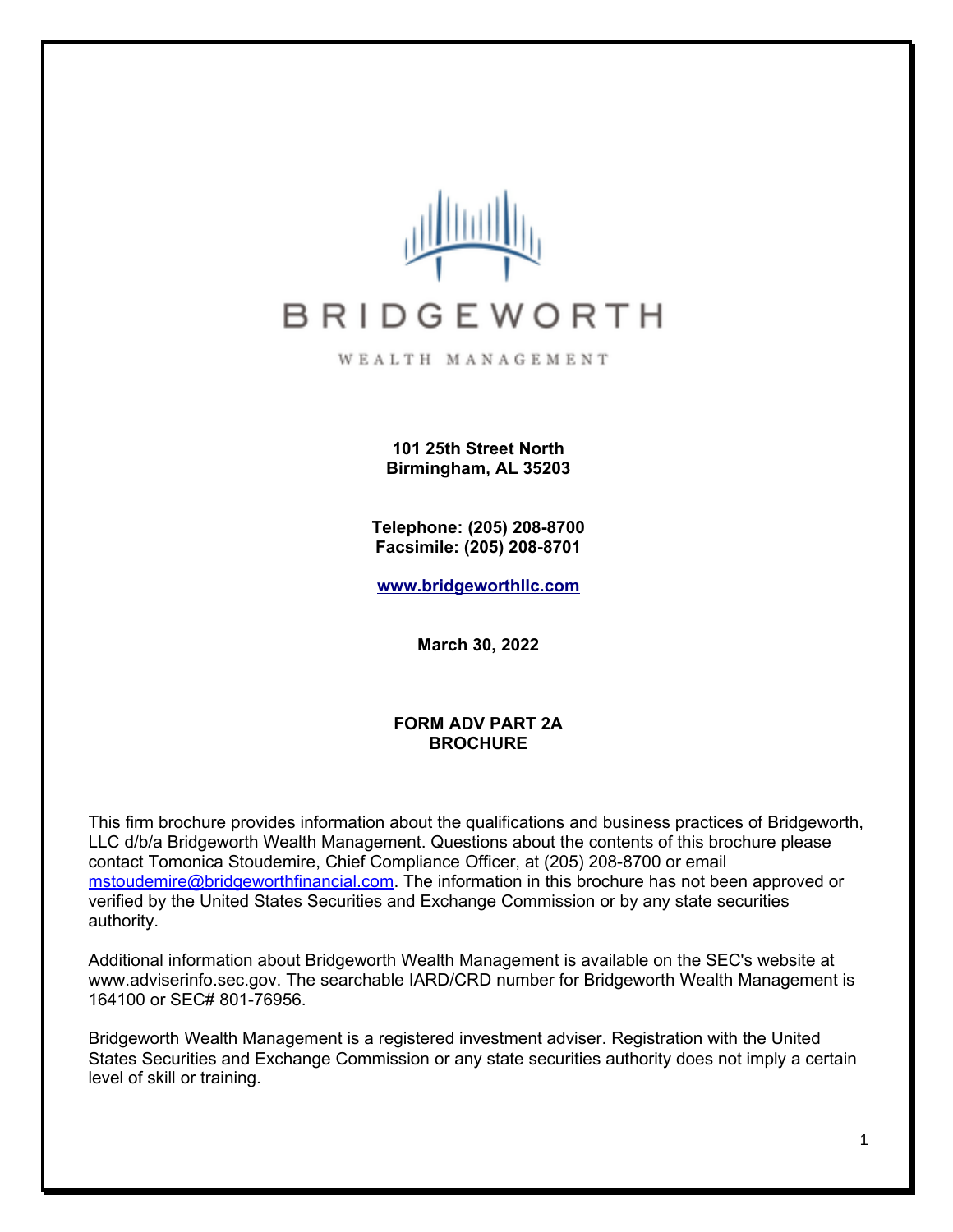## **Item 2 Material Changes**

Bridgeworth Wealth Management is required to advise you of any material changes to our Firm Brochure ("Brochure") from our last annual update, identify those changes on the cover page of our Brochure or on the page immediately following the cover page, or in a separate communication accompanying our Brochure. We must state clearly that we are discussing only material changes since the last annual update of our Brochure, and we must provide the date of the last annual update of our Brochure.

Since our annual updating amendment filed on March 31, 2021, we have made the following changes to our Brochure:

• Under the *Advisory Business* section, we have added the following disclosure related to the DOL's Prohibited Transaction Exemption 2020-02:

#### **Rollover Recommendations**

Effective December 20, 2021 (or such later date as the US Department of Labor ("DOL") Field Assistance Bulletin 2018-02 ceases to be in effect), for purposes of complying with the DOL's Prohibited Transaction Exemption 2020-02 ("PTE 2020-02") where applicable, we are providing the following acknowledgment to you. When we provide investment advice to you regarding your retirement plan account or individual retirement account, we are fiduciaries within the meaning of Title I of the Employee Retirement Income Security Act and/or the Internal Revenue Code, as applicable, which are laws governing retirement accounts. The way we make money creates some conflicts with your interests, so we operate under a special rule that requires us to act in your best interest and not put our interest ahead of yours. Under this special rule's provisions, we must:

- Meet a professional standard of care when making investment recommendations (give prudent advice);
- Never put our financial interests ahead of yours when making recommendations (give loyal advice);
- Avoid misleading statements about conflicts of interest, fees, and investments;
- Follow policies and procedures designed to ensure that we give advice that is in your best interest;
- Charge no more than is reasonable for our services; and
- Give you basic information about conflicts of interest.

We benefit financially from the rollover of your assets from a retirement account to an account that we manage or provide investment advice, because the assets increase our assets under management and, in turn, our advisory fees. As a fiduciary, we only recommend a rollover when we believe it is in your best interest.

- Additionally, we have added Robo-Advisor Programs through Charles Schwab & Co., Inc. and LPL Financial, LLC. Additionally information about both programs, including the services and fees, can be found under the *Advisory Business* and *Fees and Compensation* sections.
- We revised the *Types of Clients* section to include the minimum eligibility for Robo-Advisor Programs. Certain robo-advisor programs have an account balance minimums of \$5,000 or \$50,000 and are assessed a \$10 quarterly fee per account. We have amended the minimum portfolio size for Private Client Group Services to \$5,000,000.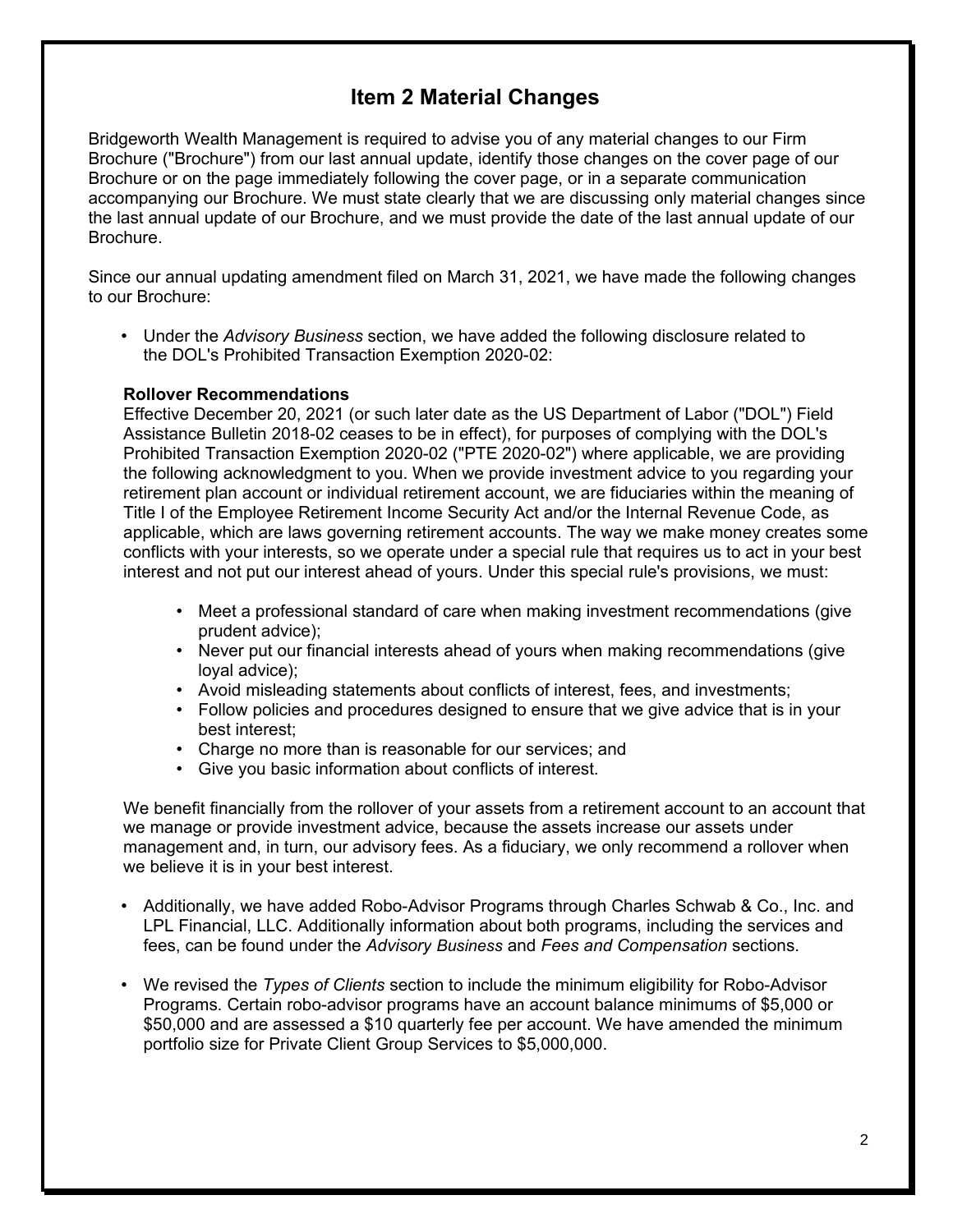# **Item 3 Table Of Contents**

| Item 1 Cover Page                                                                             | Page 1  |
|-----------------------------------------------------------------------------------------------|---------|
| Item 2 Material Changes                                                                       | Page 2  |
| Item 3 Table Of Contents                                                                      | Page 3  |
| Item 4 Advisory Business                                                                      | Page 4  |
| Item 5 Fees and Compensation                                                                  | Page 10 |
| Item 6 Performance-Based Fees and Side-By-Side Management                                     | Page 14 |
| Item 7 Types of Clients                                                                       | Page 15 |
| Item 8 Methods of Analysis, Investment Strategies and Risk of Loss                            | Page 15 |
| Item 9 Disciplinary Information                                                               | Page 19 |
| Item 10 Other Financial Industry Activities and Affiliations                                  | Page 19 |
| Item 11 Code of Ethics, Participation or Interest in Client Transactions and Personal Trading | Page 20 |
| Item 12 Brokerage Practices                                                                   | Page 21 |
| Item 13 Review of Accounts                                                                    | Page 25 |
| Item 14 Client Referrals and Other Compensation                                               | Page 25 |
| Item 15 Custody                                                                               | Page 26 |
| Item 16 Investment Discretion                                                                 | Page 27 |
| Item 17 Voting Client Securities                                                              | Page 27 |
| Item 18 Financial Information                                                                 | Page 27 |
| Item 19 Requirements for State-Registered Advisers                                            | Page 27 |
| Item 20 Additional Information                                                                | Page 27 |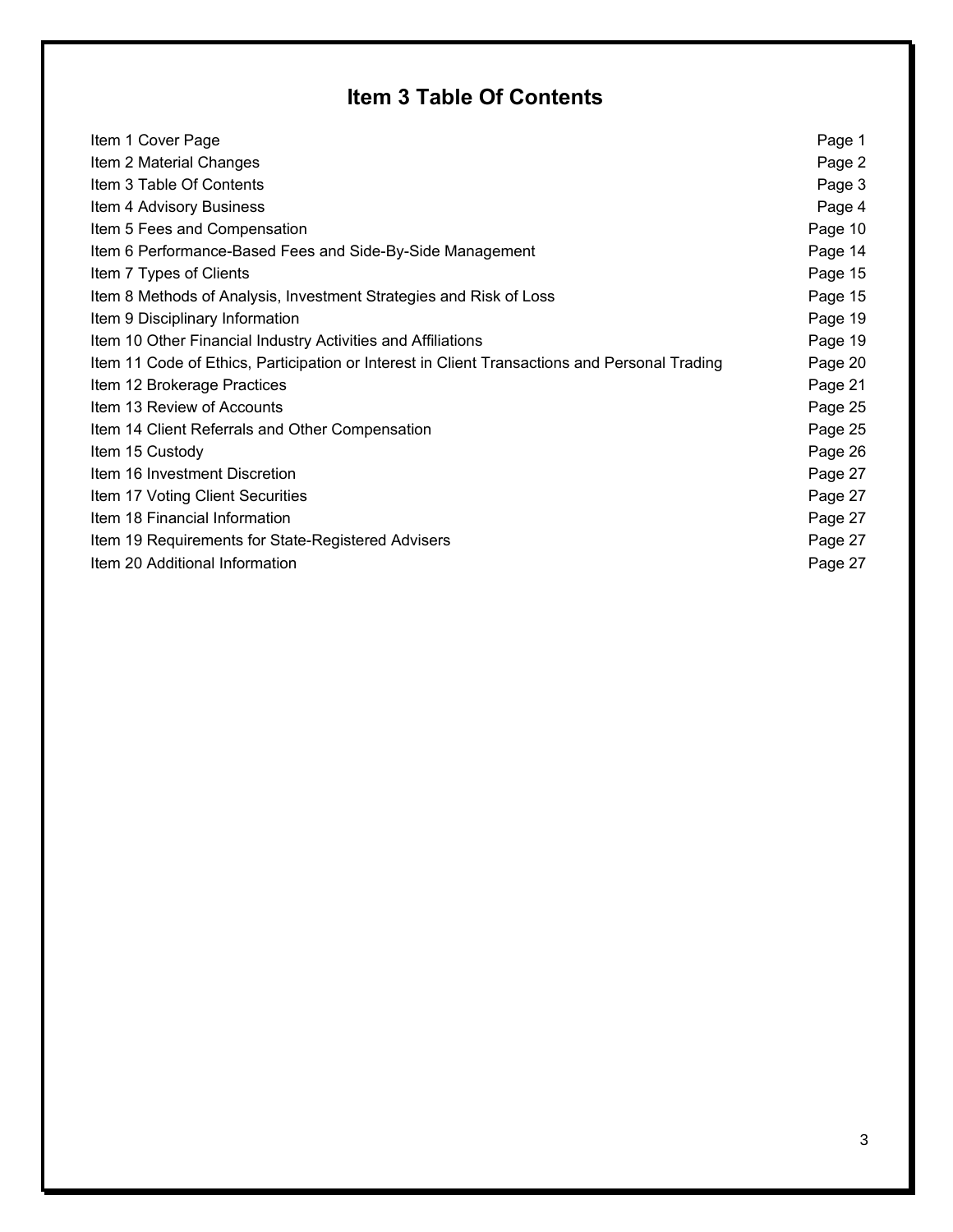## **Item 4 Advisory Business**

### **Description of Firm**

Bridgeworth, LLC d/b/a Bridgeworth Wealth Management is a registered investment adviser primarily headquartered in Birmingham, Alabama. We are organized as a limited liability company ("LLC") under the laws of the State of Alabama. We have been providing investment advisory services since 2012 and are owned by the following:

- DeLynn M. Zell
- David Wayne Harris • Henry Ware
- Charles Zachary Ivey
- James Samuel Fitch
- Jeffrey McCormack • William O'Neal Hocutt
	- Jeris B. Gaston
- Brian Hinson
- Jennifer Sneed

The following paragraphs describe our services and fees. Refer to the description of each investment advisory service listed below for information on how we tailor our advisory services to your individual needs. As used in this brochure, the words "we," "our," "us," and "Bridgeworth" refer to Bridgeworth Wealth Management and our Investment Adviser Representatives and the words "you," "your," and "client" refer to you as either a client or prospective client of our firm.

## **Description of the Types of Advisory Services We Offer**

Our firm provides investment advisory and financial planning services including:

- Comprehensive Wealth Management
- Financial Planning and Consulting (stand-alone)
- Investment Management (stand-alone)
- Private Client Group

## **Comprehensive Wealth Management Services**

Bridgeworth provides comprehensive wealth management services to individuals, families and business owners. The comprehensive program includes both financial planning and asset management services. Bridgeworth believes that it is important to address financial planning issues on an ongoing basis and in concert with investment management. Financial planning/consulting and investment management is also offered on a stand-alone basis if the client desires. Please see the details below.

## **Financial Planning and Consulting Services (Stand-Alone)**

We provide stand-alone financial planning and consulting services to individuals, families, and business owners. Generally, such financial planning services will involve preparing a financial plan or rendering a financial consultation for clients based on the client's current situation, financial goals and objectives. This planning or consulting may encompass one or more of the following areas: Investment Planning, Retirement Planning, Estate Planning, Charitable Planning, Education Planning, Personal Tax Planning, Mortgage/Debt Analysis, Insurance Analysis, Business and Personal Financial Planning, Review of Employee Benefit Plans, and other planning and consulting services as requested by the client and agreed to by the Financial Advisor.

Our financial plans or financial consultations rendered to clients usually include general recommendations for a course of activity or specific actions to be taken by the clients. For financial planning clients, we provide a written summary of the client's financial situation, our observations, and

- Bridgeworth Access Program
- Robo-Advisor Programs
- Selection of Other Advisors
- Retirement Plan and Pension Consulting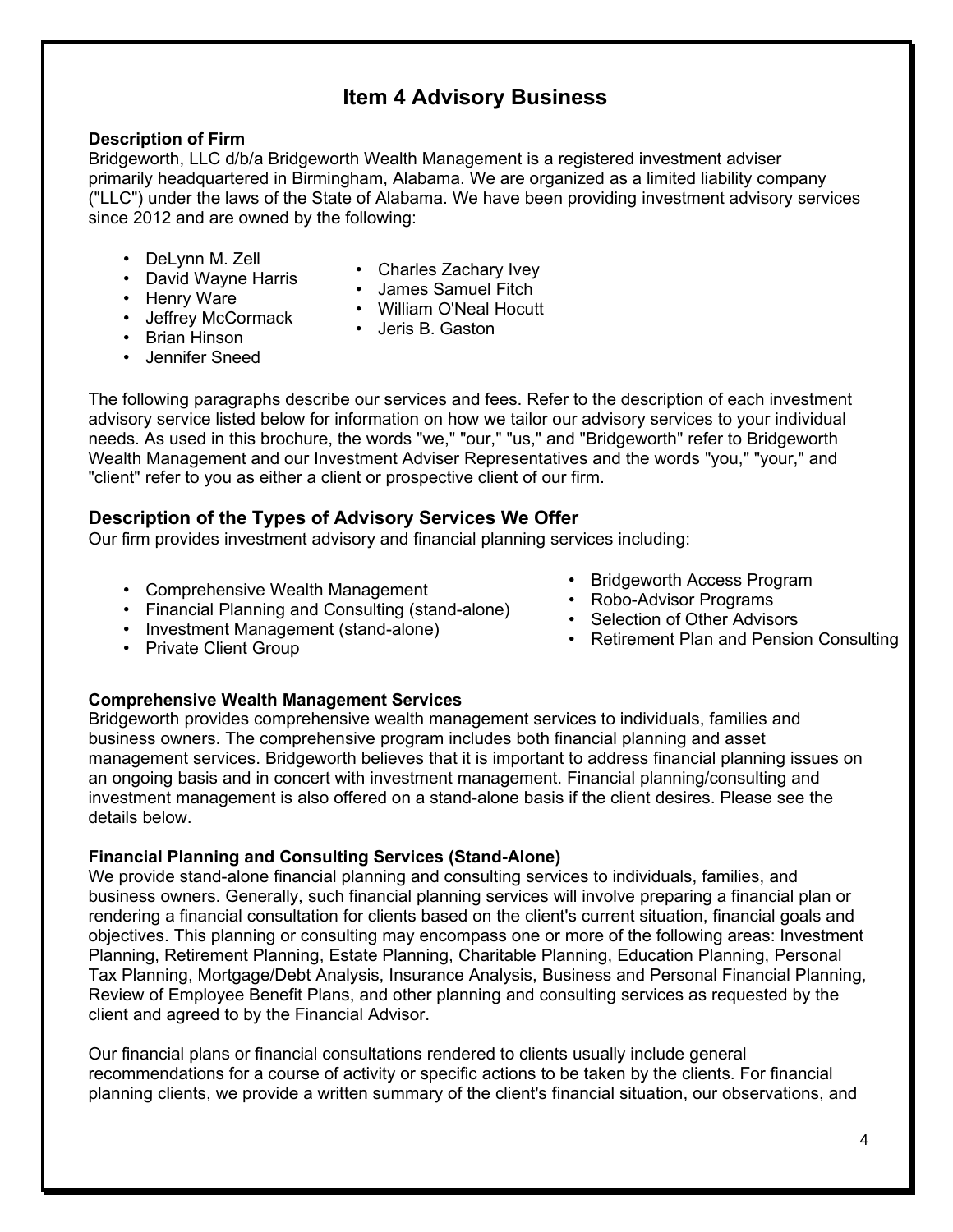recommendations. For financial consulting clients, we usually do not provide a written summary of our observations and recommendations, as the process is less formal than our planning service. Plans or consultations are typically completed within six (6) months of the client signing a contract with us, assuming that all the information and documents we request from the client are provided to us promptly. Implementation of the recommendations will be at the discretion of the client.

Prior to engaging Bridgeworth to provide planning or consulting services, clients are generally required to enter into *a Financial Planning and Consulting Agreement* with us setting forth the terms and conditions of the engagement (including termination), describing the scope of the services to be provided, and the portion of the fee that is due, a deposit if any, prior to our firm commencing services.

Financial planning and consulting services are based on the client's current financial situation and the information disclosed by the client to Bridgeworth at time of engagement. The client should notify the adviser promptly upon any changes in the client's financial situation, goals or objectives. We may refer clients to an accountant, attorney or other specialist, as necessary for non-advisory related services. Clients who engage Bridgeworth on a fee for service basis for financial planning and consulting services are under no obligation to use Bridgeworth for investment management or brokerage services, purchase insurance or take any other action as recommended by the adviser.

#### **Investment Management Services (Stand-Alone)**

Bridgeworth provides investment management that are tailored to meet our clients' needs and investment objectives. We will gather information about your financial situation and objectives, and assist you in determining your investment goals, objectives, risk tolerance and income needs (collectively "investment parameters). Through our discussion to determine your investment parameters, we will develop an Investment Policy Statement ("IPS"). In accordance with your IPS, we will provide you with recommendations and/or allocate your investments in models constructed by our firm. These models are designed for investors with varying degrees of risk tolerance ranging from a more aggressive investment strategy to a more conservative investment approach Typically models consist of no-load mutual funds and or exchange-traded fund ("ETFs") to achieve the clients investment goals. In some situations, the advisor may utilize individual stocks, bonds, certificate of deposits, and alternative investments to meet the needs of its clients.

If you participate in our discretionary asset management services, we require you to grant us discretionary authority to manage your account. Subject to a grant of discretionary authorization, we have the authority and responsibility to formulate investment strategies on your behalf. Discretionary authorization will allow us to determine the specific securities, and the amount of securities, to be purchased or sold for your account without obtaining your approval prior to each transaction. We will also have discretion over the broker or dealer to be used for securities transactions in your account. Discretionary authority is typically granted by the investment advisory agreement you sign with our firm or trading authorization forms. You may limit our discretionary authority (for example, limiting the types of securities that can be purchased or sold for your account) by providing our firm with your restrictions and guidelines in writing. Each client has the opportunity to place reasonable restrictions on the types of investments to be held in an investment portfolio. Restrictions on investments in certain securities or types of securities may not be possible due to the level of difficulty this would entail in managing the account.

We also offer non-discretionary asset management services. If you enter into non-discretionary arrangements with our firm, we must obtain your approval prior to executing any transactions on behalf of your account. You have an unrestricted right to decline to implement any advice provided by our firm on a non-discretionary basis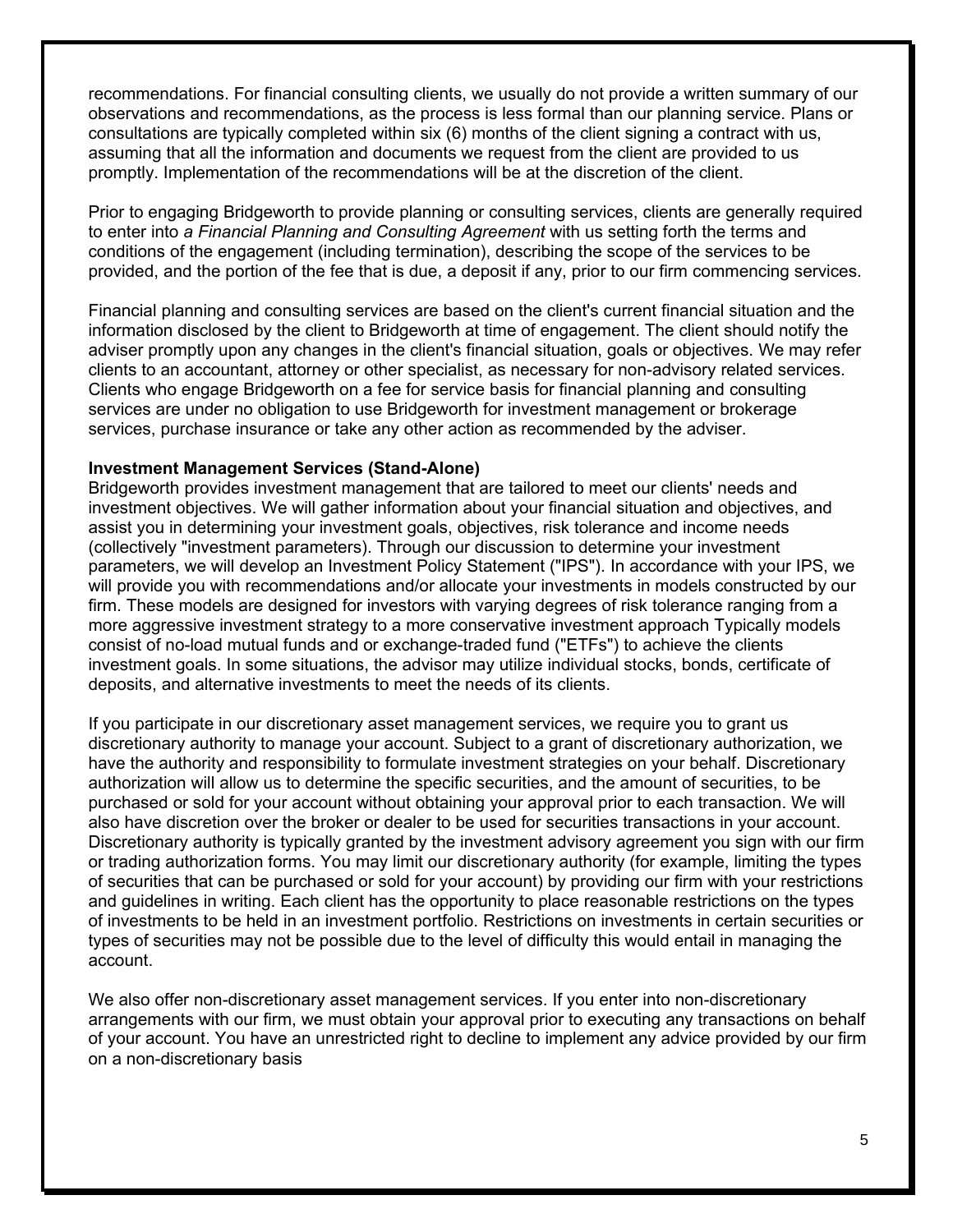#### **Private Client Group Services**

Our Private Client Group ("PCG") is a program designed for higher net worth clients with more complex needs who meet certain investable asset requirements. Participants receive the same comprehensive wealth management services as other clients. However, clients in this group may receive invitations to specialized educational and other events specifically tailored to those in similar financial situations. In addition, they may require a higher service level such as additional meetings throughout the year and have more than one advisor assigned to them. We target clients with a minimum portfolio size of \$5,000,000 for our PCG program.

### **Bridgeworth Access Program**

The Bridgeworth Access Program is designed for clients that are on track to meet their target client profile in the near future, but may not currently meet the firm's required minimums. The Bridgeworth Access Program may also be offered to family members of selected clients. The program will provide assistance with goal setting and monitoring, analysis of employee benefits, debt management, cash flow planning, college planning, and mortgage consulting with a strong emphasis on basic financial education. A review and ongoing touchpoints will be planned throughout the year to ensure goals are tracking. The program also provides clients access to their own personal financial website with cash flow and net worth trackers. Bridgeworth Access Program clients who ultimately engage Bridgeworth for investment management services however are under no obligation to do so.

#### **Robo-Advisor Programs**

Bridgeworth believes that certain clients will benefit from certain robo-advisor enhanced advisory services, particularly due to the relatively low minimum account balance and the combination of a digital advice solution with access to an advisor. We offer two automated investment programs, one through Charles Schwab & Co., Inc. ("CS&Co") and the other through LPL Financial, LLC ("LPL"). In general, robo-advisor programs offer clients the ability to participate in a centrally managed, algorithmbased investment program, which are made available to clients through web-based, interactive account management portals. Investment recommendations are generated through proprietary, automated, computer algorithms based on model portfolios. Programs can differ based on security and/or model selection, fees, conflicts of interest and personal interaction with your advisor. We have provided a brief description of each program below. Please refer to the ADV Disclosure Brochures for CS&Co and/or LPL and account applications for additional details related to each program.

#### Charles Schwab & Co., Inc.'s Program

Clients are invested in a range of investment strategies we have constructed and manage, each consisting of a portfolio of exchange-traded funds and mutual funds ("Funds") and a cash allocation. The client may instruct us to exclude up to three Funds from their portfolio. The client's portfolio is held in a brokerage account opened by the client at Charles Schwab & Co., Inc. ("CS&Co"). We use the Institutional Intelligent Portfolios® platform ("Platform"), offered by Schwab Performance ("SPT"), a software provider to independent investment advisors and an affiliate of CS&Co. (together, "Schwab"), to operate the Program. The Platform enables us to make the Program available to clients online and includes a system that automates certain key parts of our investment process (the "System"). Based on information the client provides to us, we will recommend a portfolio via the System. The client may then indicate an interest in a portfolio that is one level less or more conservative or aggressive than the recommended portfolio, but we then make the final decision and select a portfolio based on all the information we have about the client. The System also includes an automated investment engine through which we manage the client's portfolio on an ongoing basis through automatic rebalancing and tax-loss harvesting (if the client is eligible and elects).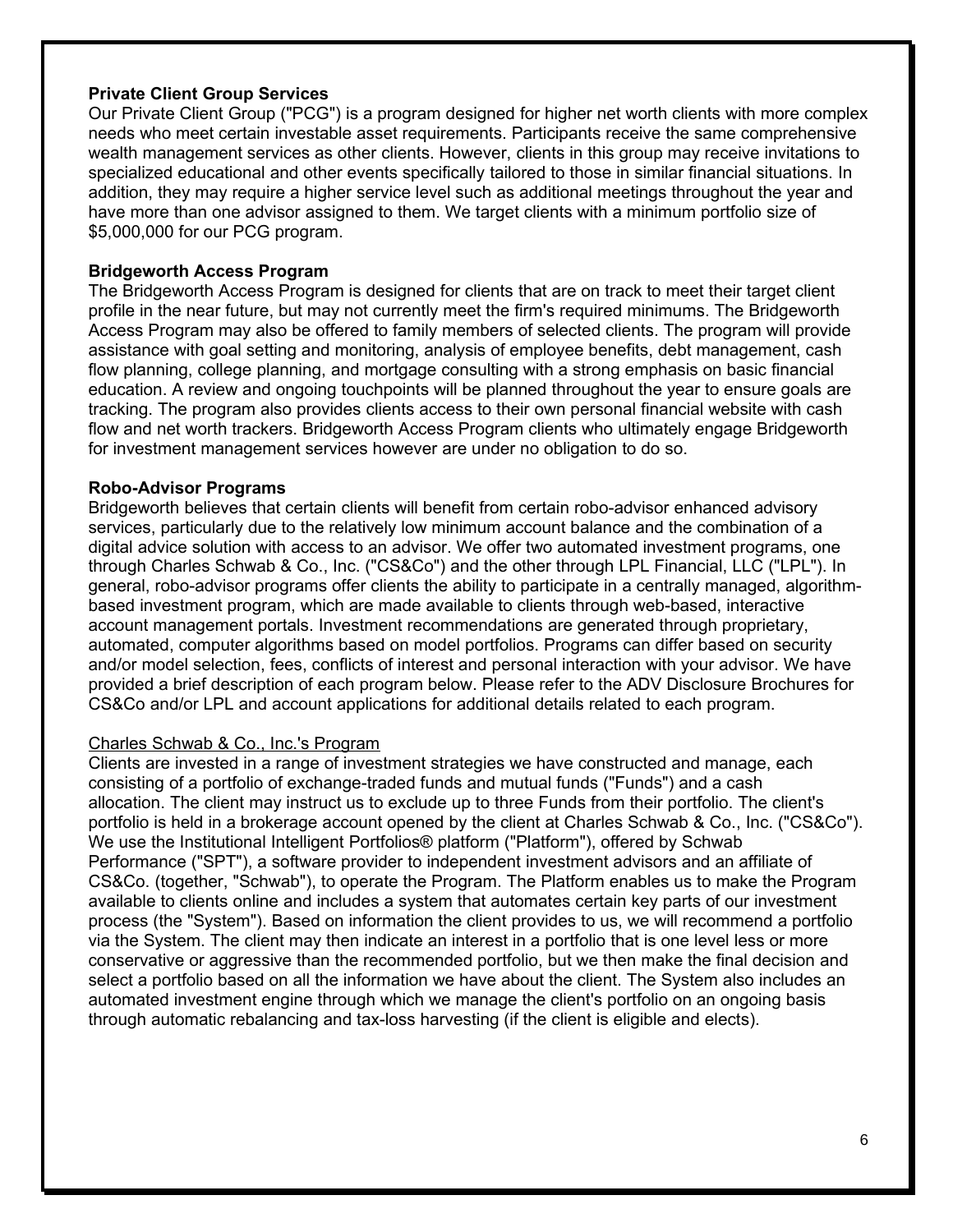We, and not Schwab, are the client's investment advisor and primary point of contact with respect to the Program. We are solely responsible, and Schwab is not responsible, for determining the appropriateness of the Program for the client, choosing a suitable investment strategy and portfolio for the client's investment needs and goals, and managing that portfolio on an ongoing basis.

#### LPL's Guided Wealth Portfolios ("GWP")

GWP provides investment recommendations to buy and sell open-end mutual funds and exchangetraded funds that are generated through proprietary, automated, computer algorithms of Xulu, Inc., doing business as FutureAdvisor ("FutureAdvisor"), based upon model portfolios constructed by LPL and selected for the account. The model portfolios cannot be changed or customized. Only one model portfolio is permitted per account.

Bridgeworth is responsible, on an ongoing basis, as investment advisor and fiduciary for the client relationship for (including but not limited to): recommending the program for the client; providing ongoing monitoring of the program; determining initial and ongoing suitability of the program for the client; and reviewing and approving any change in investment objective due to changes clients make to their client profile. GWP is made available through a web-based portal and communications concerning the program are intended to occur primarily through electronic means (including but not limited to, through email communications or through such portal), although an Advisor, typically an LPL investment advisor representative, will be available to discuss investment strategies, objectives or the account, in general, via telephone. Therefore, the program differs from more traditional advisory relationships in which your Bridgeworth investment adviser representative has more frequent personal interactions with you. There are different service levels available, however, the program is intended for clients with lower touch expectations. Potential clients should consider whether GWP will provide the type of advisory relationship you desire.

#### **Selection of Other Advisers**

If suitable, we may recommend the services of third party money manager ("TPMMs") to manage all, or a portion of, your investment portfolio. Investment advice and trading of securities will only be offered by or through the chosen TPMMs. Our firm will not offer advice on any specific securities or other investments in connection with this service. TPMMs selected under these programs will have discretion to determine the securities they will buy and sell within the account(s). We will assume discretionary authority to hire and fire TPMMs and/or reallocate your assets to other TPMMs where we deem such action appropriate.

Prior to referring clients, our firm will provide initial due diligence on TPMMs and ongoing reviews of their management of client accounts. In order to assist in the selection of a third party manager, we will gather client information pertaining to financial situation, investment objectives, and reasonable restrictions to be imposed upon the management of the account. In certain instances, the investment program may be wrap fee program. Generally, a wrap fee program is a type of investment program that provides clients with asset management and brokerage services for one all-inclusive fee. Wrap fee programs are typically more appropriate for active accounts and are managed accordingly.

We will review the TPMM's reports provided to the client at least annually. We will contact clients from time to time in order to review their financial situation and objectives; communicate information to TPMM as warranted; and assist the client in understanding and evaluating the services provided by the TPMM. Clients will be expected to notify our firm of any changes to their financial situation, investment objectives, or account restrictions that could affect their financial standing.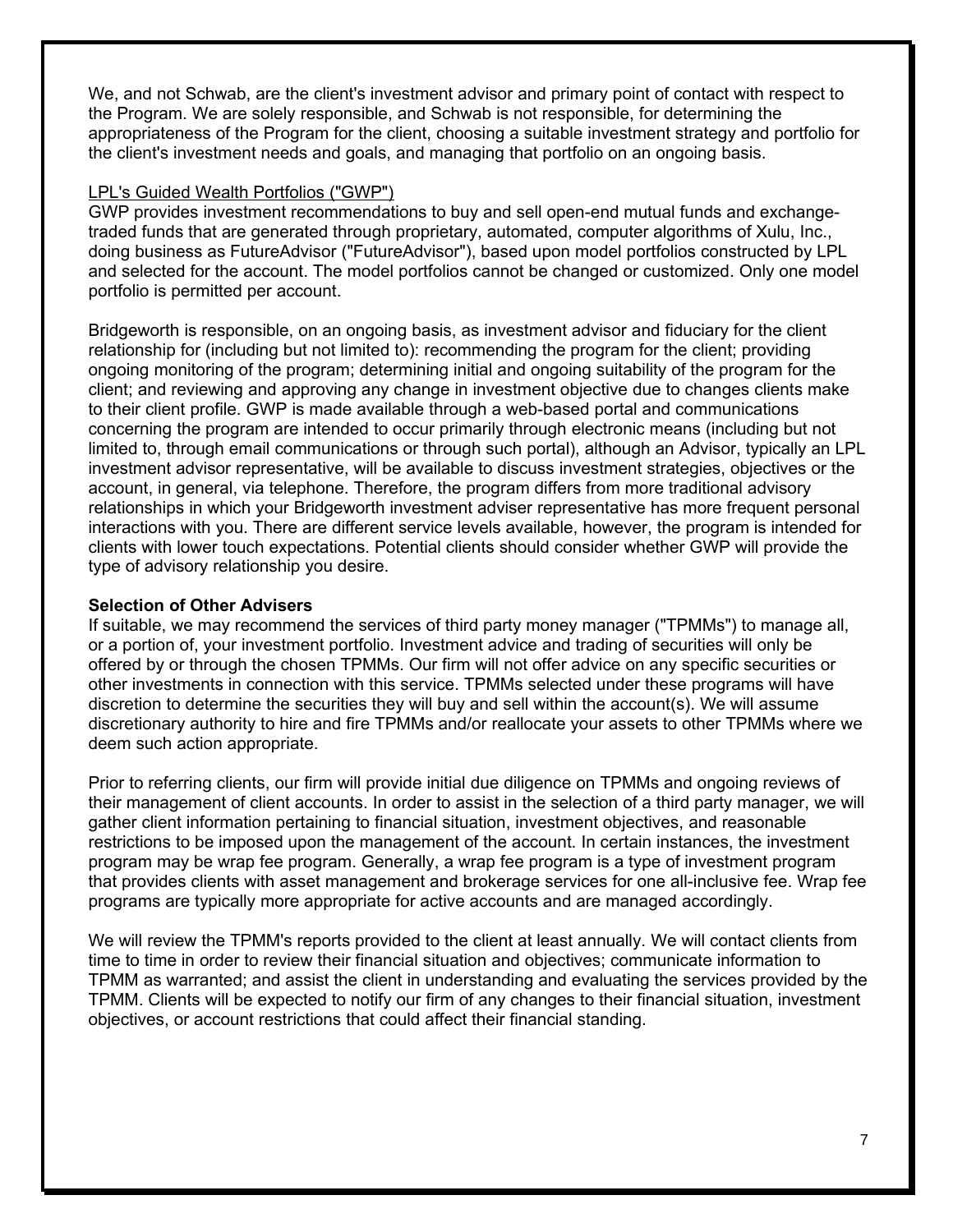### **Retirement Plan and Pension Consulting Services**

We provide retirement plan and pension consulting services to employer plan sponsors on an ongoing basis. Generally, such pension consulting services consist of assisting employer plan sponsors in establishing, monitoring and reviewing their company's participant-directed retirement plan. As the needs of the plan sponsor dictate, areas of advising could include: investment options, plan structure and participant education. Retirement Plan and Pension Consulting services typically include:

- Establishing an Investment Policy Statement our firm will assist in the development of a statement that summarizes the investment goals and objectives along with the broad strategies to be employed to meet the objectives.
- Investment Options our firm will work with the Plan Sponsor to evaluate existing investment options and make recommendations for appropriate changes.
- Asset Allocation and Portfolio Construction our firm will develop strategic asset allocation models to aid Participants in developing strategies to meet their investment objectives, time horizon, financial situation and tolerance for risk.
- Investment Monitoring our firm will monitor the performance of the investments and notify the client in the event of over/under performance and in times of market volatility.

In providing services for retirement plan and pension consulting, our firm does not provide any advisory services with respect to the following types of assets: employer securities, real estate (excluding real estate funds and publicly traded REITs), participant loans, non-publicly traded securities or assets, other illiquid investments, or brokerage window programs (collectively, "Excluded Assets").

All retirement plan and pension consulting services shall be in compliance with the applicable state law(s) regulating pension consulting services. This applies to client accounts that are pension or other employee benefit plans ("Plan") governed by the Employee Retirement Income Security Act of 1974, as amended ("ERISA"). If the client accounts are part of a Plan, and we accept appointments to provide our services to such accounts, we acknowledge that we are a fiduciary within the meaning of Section 3(21) of ERISA (but only with respect to the provision of services described in the Pension Consulting Agreement).

#### Participant Investment Consulting Service ("PICS")

Our PICS service renders professional advice to retirement plan participants in accordance with the client's personal investment objectives and will not be acting as a fiduciary under the Employee Retirement Income Security Act of 1974 ("ERISA"), as amended, and the Investment Advisers Act of 1940. The consultation services offered by our firm will be limited to providing information about the retirement plan, general financial and investment information, asset allocation models, and investment materials. PICS will be limited to recommendations for the following investment options available under the plan, as applicable: mutual funds, exchange traded funds, allocations among annuity subaccounts, collective investment trusts, pooled separate accounts, publicly traded stock of the sponsor of the plan or its affiliate ("company stock"), and other securities that may be available in brokerage windows or other similar plan arrangements that enable participants to select investments beyond those designated by the Plan.

These services are intended to educate the Client and assist them in assessing their future retirement income needs and the impact of different asset allocations on retirement income. We may provide educational information to the Client regarding the possible distribution of Client's plan assets, the transfer of assets to an individual retirement account ("IRA"), and/or engagement of our firm to provide advisory services with respect to an IRA account. To the extent that Client receives such information, Client acknowledges that we are not recommending one option over another and further acknowledges that it is important to consider upon termination with the employer sponsoring the plan that client has options such as: remaining invested in the plan, transferring assets to a defined contribution plan or to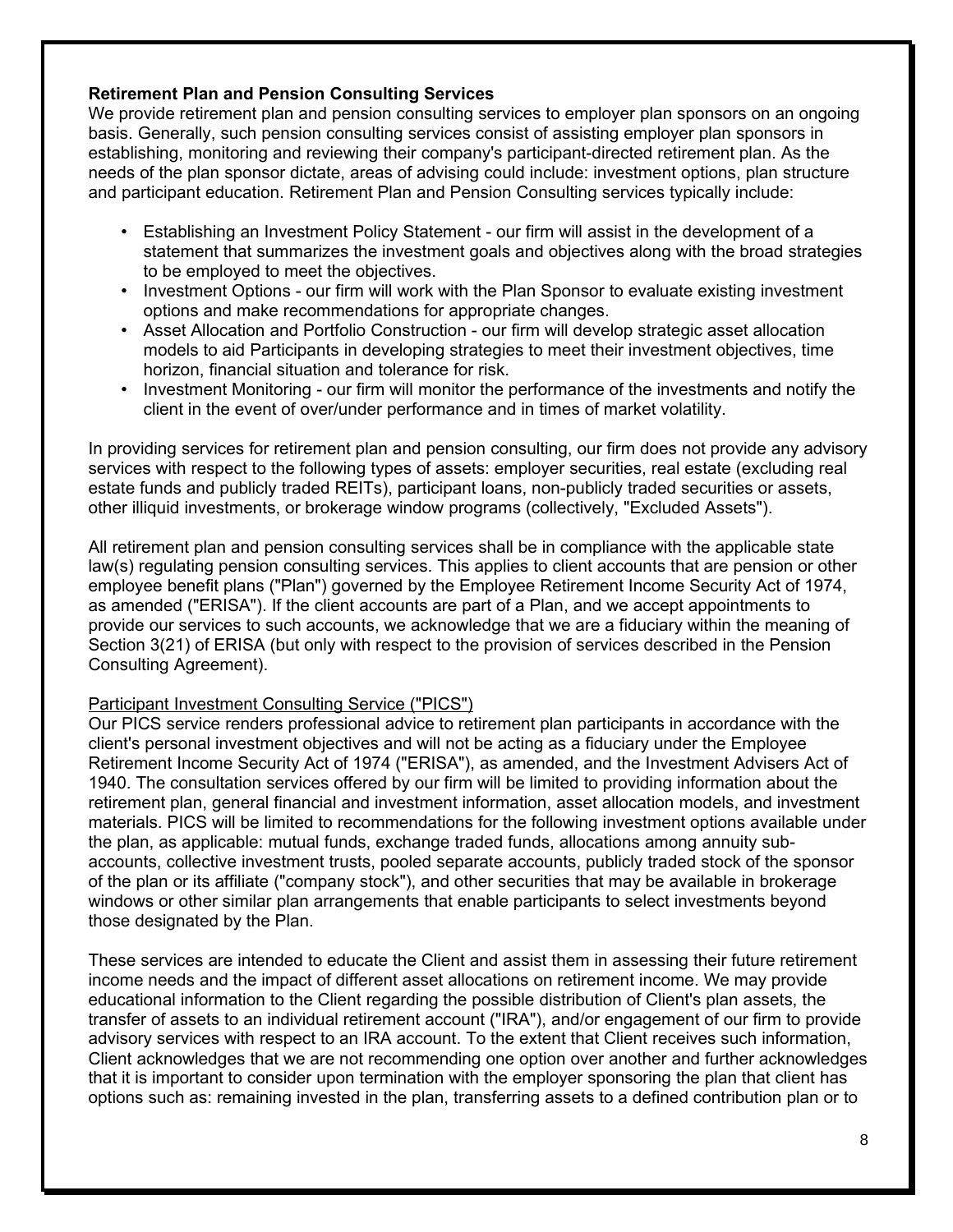an IRA or withdrawing assets with possible IRS penalties. We do not provide ongoing consulting or management services or have discretionary authority with respect to Client's retirement plan assets. Client is solely responsible for determining whether to implement any of the recommendations made and for placing and executing such transactions.

#### Investment Advice to Employee Benefit Plans

Since we may render investment advice to employee benefit plans under Section 4975(e)(3)(B) of the Internal Revenue Code, we act as a fiduciary within the meaning of section 3(21)(A)(ii) of the Advisers Act. As such, we must act "with the care, skill, prudence and diligence under the circumstance then prevailing that a prudent person acting in like capacity and familiar with such matters would use in the conduct of an enterprise of a like character with like aims" (ERISA  $404(a)(1)(B)$ ).

#### **Wrap Fee Programs**

We no longer sponsor or serve as a portfolio manager to a wrap fee program. We may recommend that you invest in a wrap fee program sponsored by a TPMM. Please refer to the Selection of Other Advisers section for additional details on the TPMM's programs.

#### **Types of Investments**

We primarily offer advice on mutual funds, exchange traded funds ("ETFs"), stock, bonds, and money market funds. Refer to the *Methods of Analysis, Investment Strategies and Risk of Loss* below for additional disclosures on this topic. Additionally, we may advise you on various types of investments based on your stated goals and objectives. We may also provide advice on any type of investment held in your portfolio at the inception of our advisory relationship.

Since our investment strategies and advice are based on each client's specific financial situation, the investment advice we provide to you may be different or conflicting with the advice we give to other clients regarding the same security or investment.

#### **Rollover Recommendations**

Effective December 20, 2021 (or such later date as the US Department of Labor ("DOL") Field Assistance Bulletin 2018-02 ceases to be in effect), for purposes of complying with the DOL's Prohibited Transaction Exemption 2020-02 ("PTE 2020-02") where applicable, we are providing the following acknowledgment to you. When we provide investment advice to you regarding your retirement plan account or individual retirement account, we are fiduciaries within the meaning of Title I of the Employee Retirement Income Security Act and/or the Internal Revenue Code, as applicable, which are laws governing retirement accounts. The way we make money creates some conflicts with your interests, so we operate under a special rule that requires us to act in your best interest and not put our interest ahead of yours. Under this special rule's provisions, we must:

- Meet a professional standard of care when making investment recommendations (give prudent advice);
- Never put our financial interests ahead of yours when making recommendations (give loyal advice);
- Avoid misleading statements about conflicts of interest, fees, and investments;
- Follow policies and procedures designed to ensure that we give advice that is in your best interest;
- Charge no more than is reasonable for our services; and
- Give you basic information about conflicts of interest.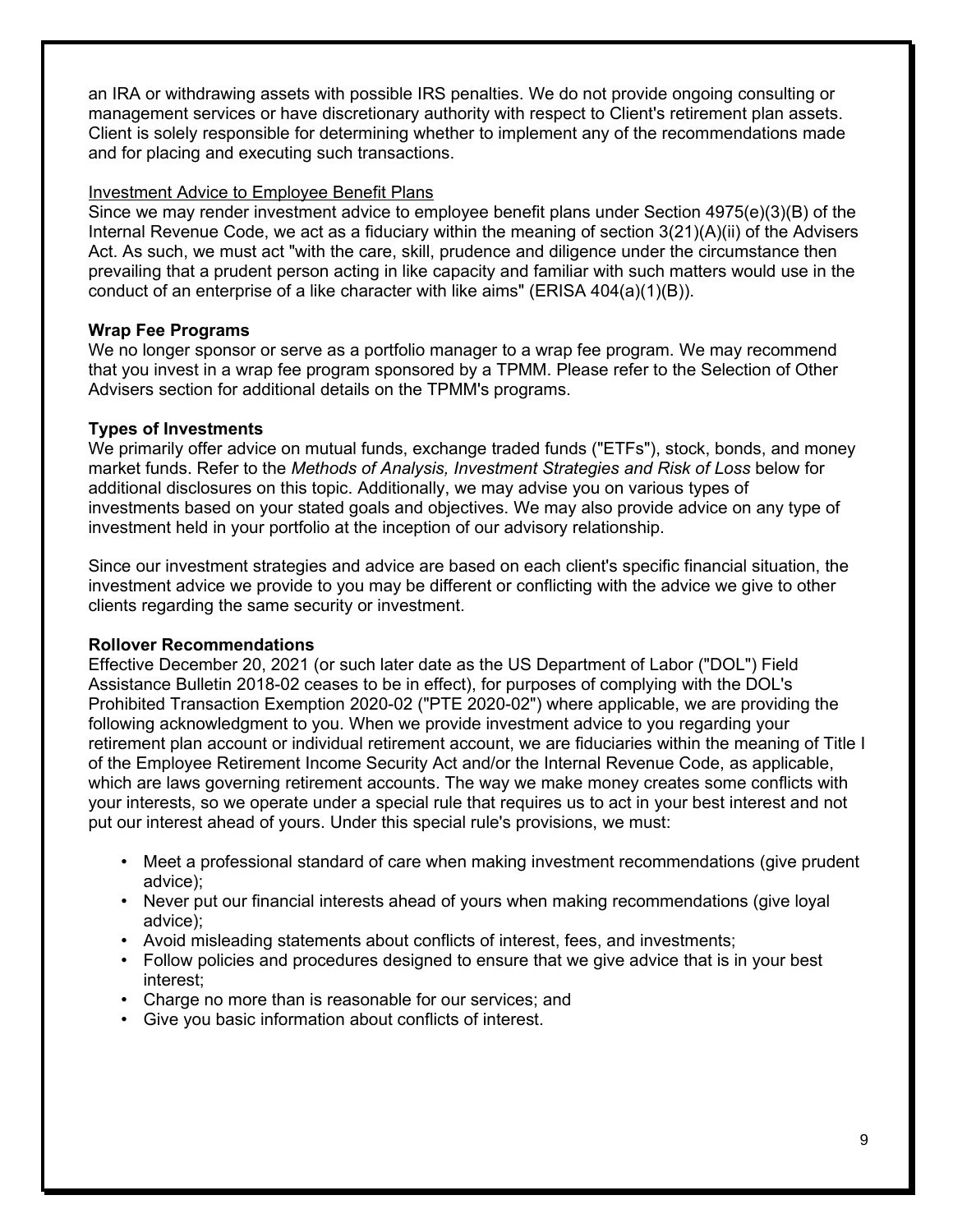We benefit financially from the rollover of your assets from a retirement account to an account that we manage or provide investment advice, because the assets increase our assets under management and, in turn, our advisory fees. As a fiduciary, we only recommend a rollover when we believe it is in your best interest.

#### **Assets Under Management**

As of December 31, 2021, we provide continuous management services for \$2,230,718,270 in client assets on a discretionary basis, and \$7,292,040 in client assets on a non-discretionary basis.

## **Item 5 Fees and Compensation**

*Certain Legacy Clients will have different fee schedules than what is disclosed below.*

#### **Investment Management Services**

Our fee for investment management services is based on a percentage of the assets in your account and is set forth in the following annual fee schedule.

| <b>Assets Under Management</b> | <b>Annual Fee</b> |
|--------------------------------|-------------------|
| $$0 - $500,000$                | Up to 1.35%       |
| \$500,001 - \$1,000,000        | Up to 1.20%       |
| $*$ \$1,000,001 - \$2,000,000  | Up to 1.15%       |
| \$2,000,001 - \$3,000,000      | Up to 0.96%       |
| \$3,000,001 - \$5,000,000      | Up to 0.88%       |
| \$5,000,001 - \$10,000,000     | Up to 0.74%       |
| \$10,000,001 - \$20,000,000    | Up to 0.54%       |
| Over \$20,000,000              | Negotiable        |

#### **\*Annual Fee Schedule**

#### *\*This fee schedule is applicable to the investment management services provided under Comprehensive Portfolio Management services, Robo-Advisor Programs, and the Private Client Group.*

We charge an asset based fee for portfolio management services and a separate fixed or hourly fee for financial planning and consulting services. The fees for financial planning and consulting are outlined below. This fee is waived if we manage \$1,000,000 of asset or more and the financial planning requirements are in line with our standard offering. If the financial plan is beyond the standard level of complexity and scope, our financial planning fees will apply.

Our annual portfolio management fee is billed and payable, quarterly in advance, based on the balance on the last day of the previous quarter. If the portfolio management agreement is executed at any time other than the first day of a calendar quarter, our fees will apply on a pro rata basis, which means that the advisory fee is payable in proportion to the number of days in the quarter for which you are a client.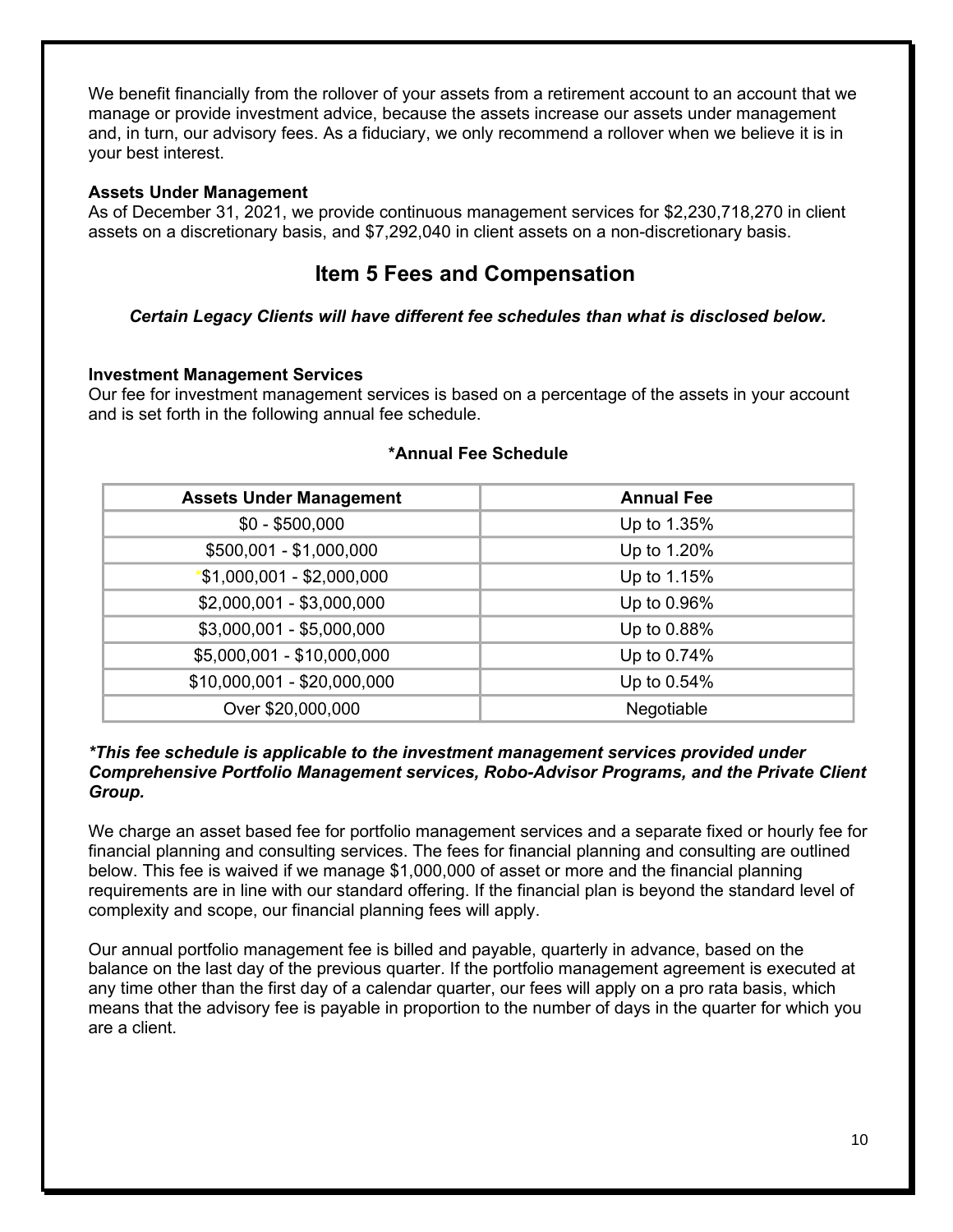### **Financial Planning and Consulting Services**

We generally charge a flat fee basis for stand-alone financial planning with a \$5,000 minimum. The total estimated fee, as well as the ultimate fee that we charge, is based on the scope and complexity of the engagement. Flat fees generally range from \$5,000 to \$20,000 and may be lower or higher at the discretion of the advisor. This fee is waived if we managed \$1 million of assets or more. It is reduced by 50% if we manage a minimum of \$500,000.

We offer hourly consulting for situations that are limited and may not need comprehensive planning. Hourly fees range between \$175 and \$400 for financial advice that are limited in scope. In certain cases, our consulting fee may be calculated as a percentage of the assets. Financial planning and consulting services may be ongoing and are indicated in the advisory agreement. For ongoing services, we generally bill quarterly in advance in the absence of an ACH debit authorization from Client.

For financial planning and consulting services, we require an initial payment of fifty-percent (50%) of the ultimate financial planning or consulting fee with the remainder of the fee directly billed to the client and due to us within thirty (30) days of the financial plan being delivered or consultation rendered. In all cases, we will not require a retainer exceeding \$1,200 when services cannot be rendered within 6 (six) months.

#### **Private Client Group**

Our fee for the Private Client Group is based on a percentage of the assets in your account and billed in accordance with the above annual fee schedule. Comprehensive financial planning is included for those in the Private Client Group.

#### **Bridgeworth Access Program**

Bridgeworth Access Program fees generally range from \$1,500 to \$4,500 depending on the time, complexity, number of calls or meetings and the scope of the engagement. Fees may be charged monthly as agreed to in the advisory agreement. Family pricing for asset management is available to children of existing clients.

#### **Robo-Advisor Programs**

#### Charles Schwab & Co., Inc.'s Program

Our fee for the CS&Co. Program is negotiable and based on a percentage of the assets in your account and billed in accordance with the above annual fee schedule. Clients do not pay fees to SPT or brokerage commissions or other fees to CS&Co. as part of the Program. Schwab does receive other revenues, including (i) the profit earned by Charles Schwab Bank, SSB, a Schwab affiliate, on the allocation to the Schwab Intelligent Portfolios Sweep Program described in the Schwab Intelligent Portfolios Sweep Program Disclosure Statement; (ii) investment advisory and/or administrative service fees (or unitary fees) received by Charles Schwab Investment Management, Inc., a Schwab affiliate, from Schwab ETFs™ Schwab Funds® and Laudus Funds® that we select to buy and hold in the client's brokerage account; (iii) fees received by Schwab from mutual funds in the Schwab Mutual Fund Marketplace® (including certain Schwab Funds and Laudus Funds) in the client's brokerage account for services Schwab provides; and (iv) remuneration Schwab receives from the market centers where it routes ETF trade orders for execution. Brokerage arrangements are further described below in Item 12 *Brokerage Practices*. There is also a \$10 quarterly servicing and administration fee that is included in your standard billing schedule for this Program.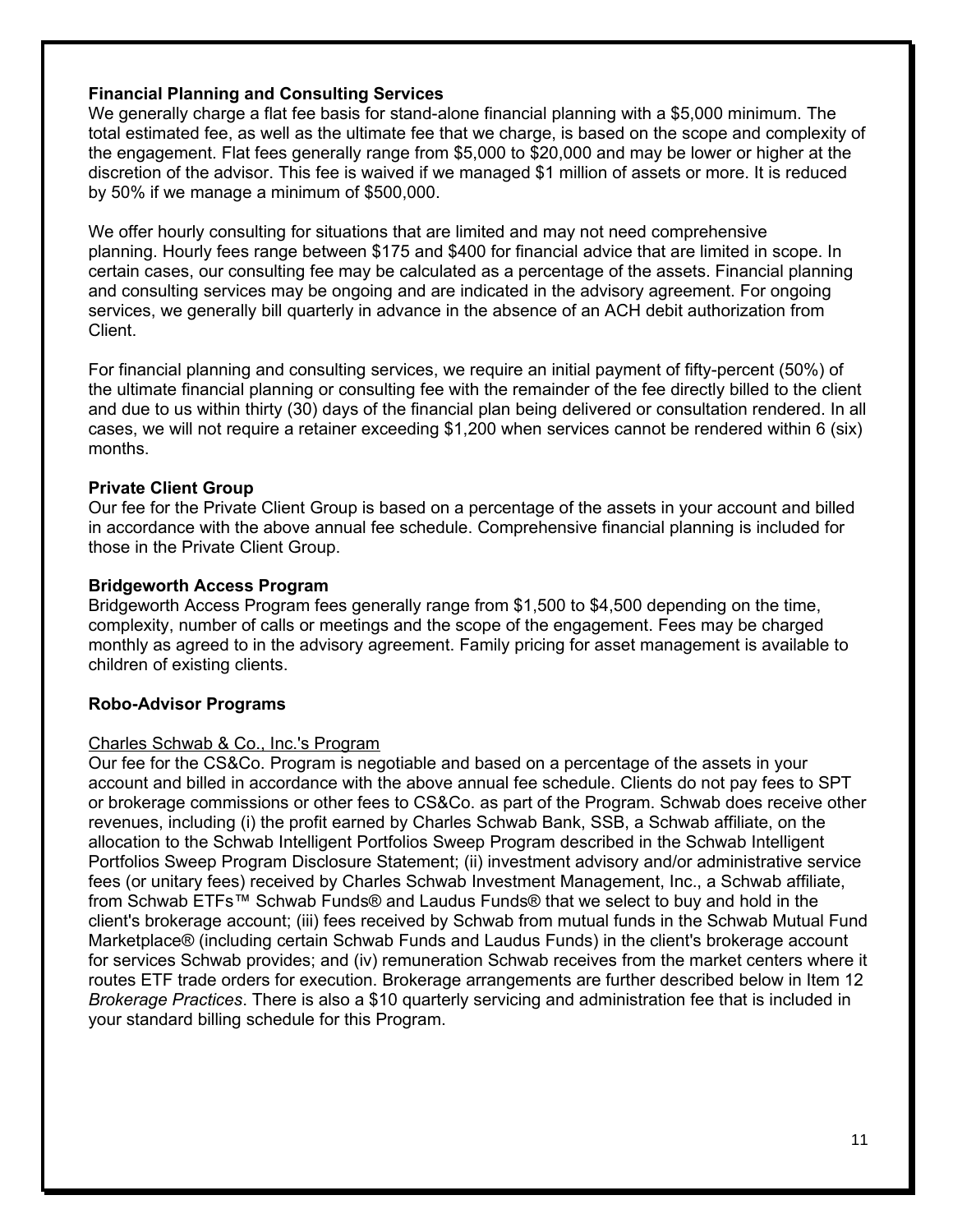### LPL's Guided Wealth Portfolios ("GWP")

The account fee charged to the client for GWP is negotiable, subject to the maximum account fee of 1.35%. GWP Managed Service clients are charged an account fee consisting of an LPL program fee of 0.35% and an advisor fee of up to 1.00%. In the future, a strategist fee may apply. However, LPL Research currently serves as the sole portfolio strategist and does not charge a fee for its services. FutureAdvisor is compensated directly by LPL for its services, including the Algorithm and related software, through an annual sub-advisory fee (tiered based on assets under management by FutureAdvisor, at a rate ranging from 0.10% to 0.17%). As each asset tier is reached, LPL's share of the compensation shall increase and clients will not benefit from such asset tiers.

Bridgeworth and LPL may share in the account fee and other fees associated with program accounts. Associated persons of Bridgeworth, LLC may also be registered representatives of LPL.

### **Selection of Other Advisers**

We do not charge you a separate fee for the selection of other advisers. We will share in the advisory fee you pay directly to the third party money managers ("TPMM"). The advisory fee you pay to the TPMM is established and payable in accordance with the brochure provided by each TPMM to whom you are referred. These fees may or may not be negotiable. If you participate in a wrap fee program, you will receive a separate Wrap Fee Program Brochure (Form ADV Part 2A, Appendix 1) from the TPMM explaining the program and costs associated with the program. To compare the cost of a wrap fee program with non-wrap fee portfolio management services, you should consider the frequency of trading activity associated with the investment strategies and the brokerage commissions charged by or other broker-dealers, and the advisory fees charged by our firm and the TPMMs.

Our compensation may differ depending upon the individual agreement we have with each TPMM. As such, a conflict of interest exists where our firm or persons associated with our firm has an incentive to recommend one TPMM over another TPMM with whom we have more favorable compensation arrangements or other advisory programs offered by TPMMs with whom we have less or no compensation arrangements. The TPMMs we recommend will not directly charge you a higher fee than they would have charged without us introducing you to them.

You may be required to sign an agreement directly with the recommended TPMM(s). You may terminate your advisory relationship with the TPMM according to the terms of your agreement with the TPMM. You should review each TPMM's brochure for specific information on how you may terminate your advisory relationship with the TPMM and how you may receive a refund, if applicable. You should contact the TPMM directly for questions regarding your advisory agreement with the TPMM.

## **Retirement Plan and Pension Consulting and PICS**

We generally charge on an hourly or a flat fee basis for pension consulting services. The total estimated fee, as well as the ultimate fee that we charge, is based on the scope and complexity of our engagement. Our hourly fees range between \$150 and \$250 for financial advice. Our flat fees generally range from \$750 to \$10,000 for Pension Consulting and a maximum of \$5,000 for PICS. Flat fees are charged quarterly in arrears for ongoing pension consulting services. In certain cases, our consulting fee may be calculated by a percentage of the assets for which the consultations are provided and generally range between 1% and 3%. All pension consulting fees are at the discretion of Bridgeworth Wealth Management.

The fee-paying arrangements for pension consulting service will be determined on a case-by-case basis and will be detailed in the signed Pension Consulting Agreement. The client will be invoiced directly for the fees.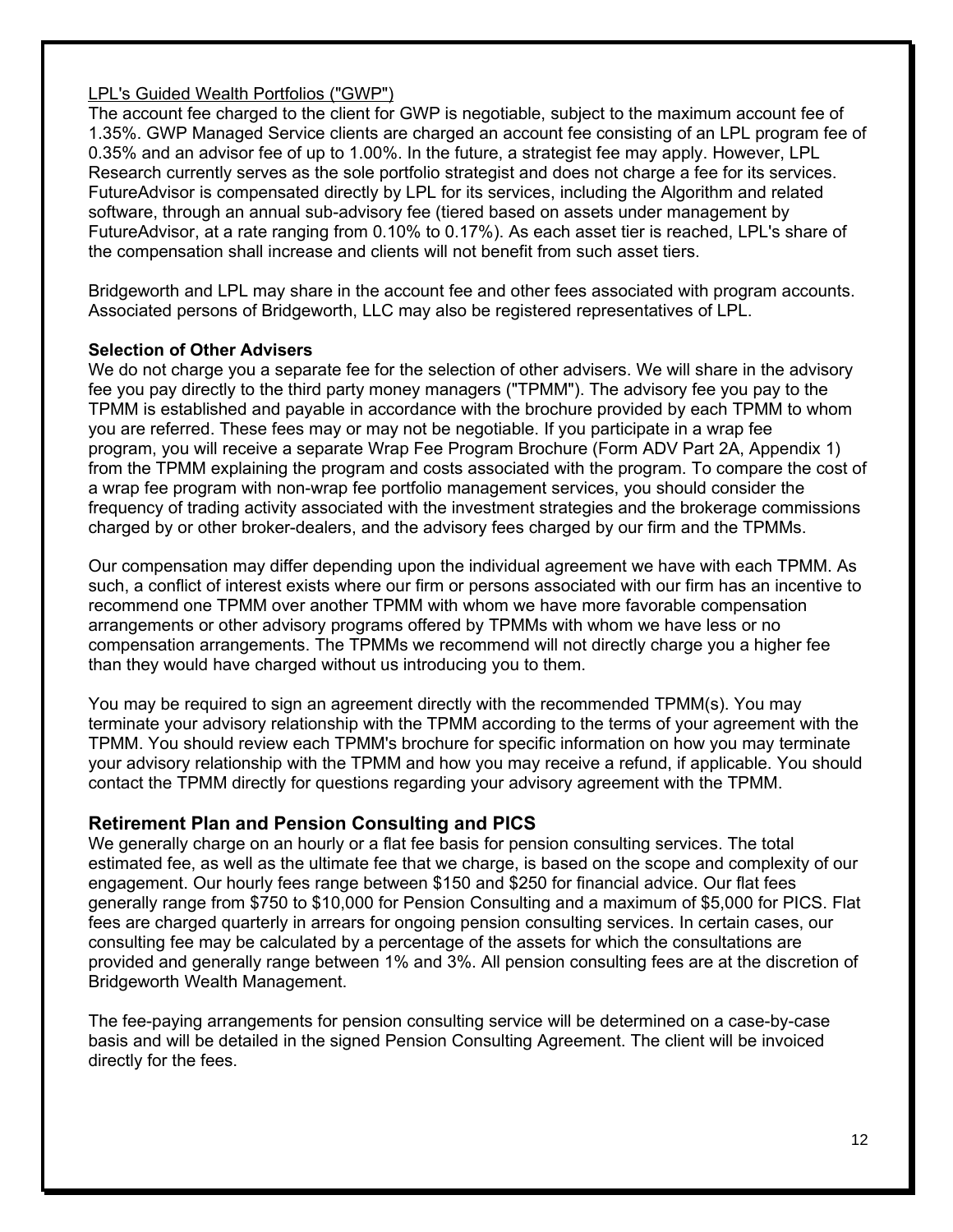#### **Direct Fee Debit**

Clients provide Bridgeworth with the authority to directly debit their accounts for payment of the investment advisory fees through the advisory agreement. The qualified custodian(s) for client accounts, from which the Firm retains the authority to directly deduct fees, have agreed to send statements to clients not less than quarterly detailing all account transactions, including any amounts paid to Bridgeworth. We use Orion Advisor Services to calculate fees that Schwab deducts from accounts custodied with them. LPL Financial will calculate and deduct advisory fees for accounts custodied with them.

### **Fixed or Hourly Fees**

Payment of financial planning and consulting fees is payable via check or processed through a company named AdvicePay. AdvicePay offers billing services to credit cards, debit cards or checking accounts without our firm accepting custody of client funds. This service will enhance the opportunity for both project based and ongoing financial planning and consulting services with electronic payment processing. Ongoing financial planning and consulting services automatically renew annually based on the execution date of the financial planning and consulting agreement, unless cancelled by written notice prior to that date. You will be required to establish an account directly with AdvicePay.

#### **Fee Discretion**

Bridgeworth may, in its sole discretion, negotiate to charge a lesser fee based upon certain criteria, such as anticipated future earning capacity, anticipated future additional assets, dollar amount of assets to be managed, related accounts, account composition, pre-existing/legacy client relationship, account retention and pro bono activities.

At our discretion, we may combine the account values of family members living in the same household to determine the applicable advisory fee. For example, we may combine account values for you and your minor children, joint accounts with your spouse, and other types of related accounts. Combining account values may increase the asset total, which may result in your paying a reduced advisory fee based on the available breakpoints in our fee schedule stated above.

### **Termination of Advisory Relationship**

Either party may terminate the advisory agreement upon written notice. You will incur a pro rata charge for services rendered prior to the termination of the advisory agreement, which means you will incur advisory fees only in proportion to the number of days in the quarter for which you are a client. If you have pre-paid advisory fees that we have not yet earned, you will receive a prorated refund of those fees. For purposes of calculating refunds based on fixed or hourly advisory fees, all work performed by us up to the point of termination shall be calculated at the negotiated hourly rate. You will receive a pro-rata refund of unearned fees based on the time and effort expended by our firm.

#### **Use of Margin**

Bridgeworth may recommend that certain clients utilize margin in the client's investment portfolio or other borrowing. Bridgeworth only recommends such borrowing for non-investment needs, such as bridge loans and other financing needs. The Firm's fees are determined based upon the value of the assets being managed gross of any margin or borrowing. Refer to the *Methods of Analysis, Investment Strategies and Risk of Loss* section for additional details and risks related to the use of margin and securities-backed lines of credit.

#### **Additional Fees and Expenses**

As part of our investment advisory services to you, we may invest, or recommend that you invest, in mutual funds and exchange traded funds. The fees that you pay to our firm for investment advisory services are separate and distinct from the fees and expenses charged by mutual funds or exchange traded funds (described in each fund's prospectus) to their shareholders. These fees will generally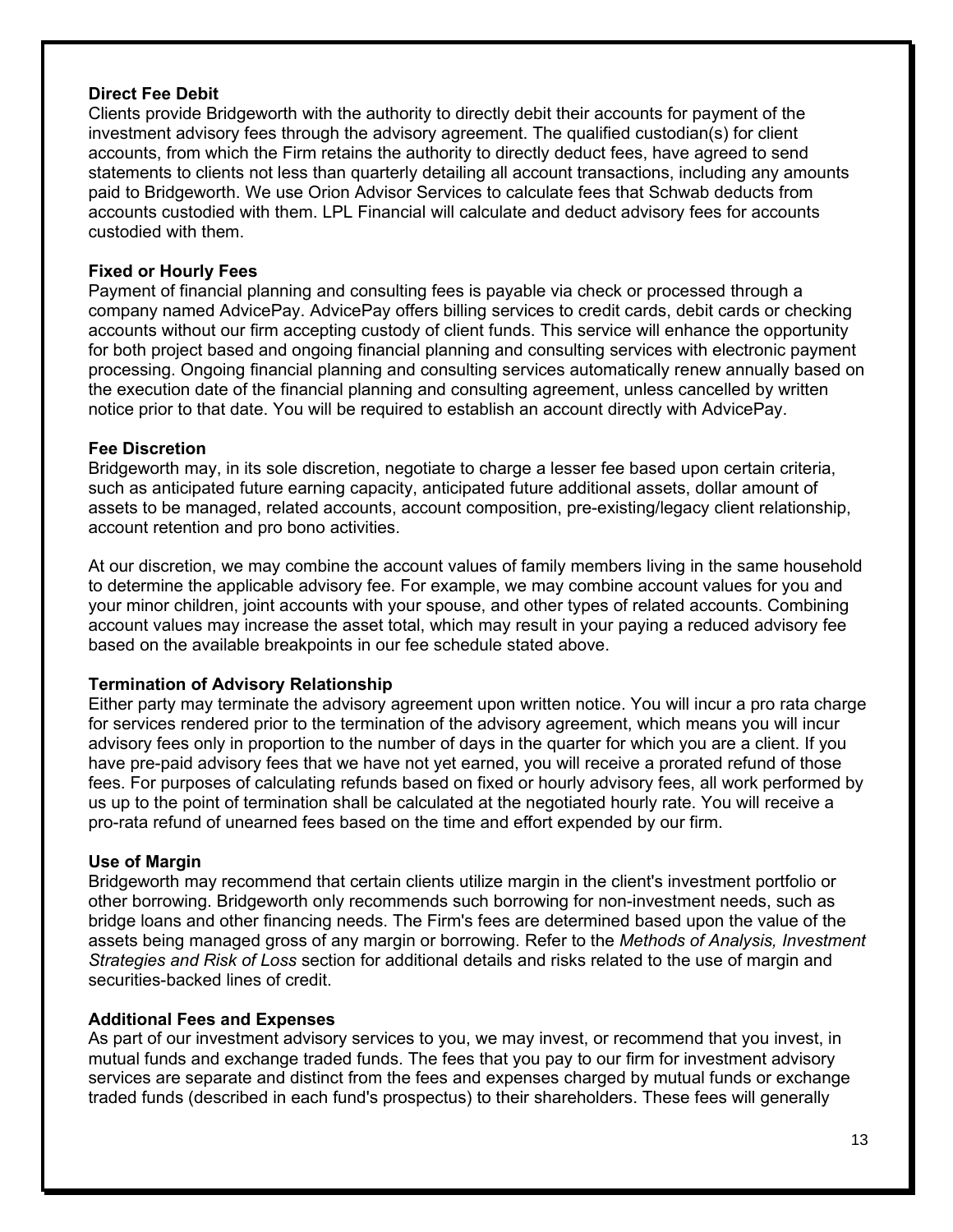include a management fee and other fund expenses. You will also incur transaction charges and/or brokerage fees when purchasing or selling securities. These charges and fees are typically imposed by the broker-dealer or custodian through whom your account transactions are executed. We do not share in any portion of the brokerage fees/transaction charges imposed by the broker-dealer or custodian. To fully understand the total cost you will incur, you should review all the fees charged by mutual funds, exchange traded funds, our firm, and others. For information on our brokerage practices, refer to the *Brokerage Practices* section of this brochure.

#### **Compensation for the Sale of Securities or Other Investment Products**

Certain persons providing investment advice on behalf of our firm are registered representatives with LPL, a securities broker-dealer, and a member of the Financial Industry Regulatory Authority and the Securities Investor Protection Corporation. In their capacity as registered representatives, these persons receive compensation in connection with the purchase and sale of securities or other investment products, including asset-based sales charges, service fees or 12b-1 fees, for the sale or holding, of mutual funds. Compensation earned by these persons in their capacities as registered representatives is separate and in addition to our advisory fees. Please refer to your investment adviser representative's ADV 2B Disclosure Brochure for full disclosure of material outside business activities and the conflicts of interest associated with those activities, if applicable.

This practice presents a conflict of interest because persons providing investment advice to advisory clients on behalf of our firm who are registered representatives have an incentive to recommend investment products based on the compensation received rather than solely based on your needs. Persons providing investment advice to advisory clients on behalf of our firm can select or recommend, and in many instances will select or recommend, mutual fund investments in share classes that pay 12b-1 fees when clients are eligible to purchase share classes of the same funds that do not pay such fees and are less expensive. This presents a conflict of interest. You are under no obligation, contractually or otherwise, to purchase securities products through any person affiliated with our firm who receives compensation described above.

Persons providing investment advice on behalf of our firm are licensed as independent insurance agents. These persons will earn commission-based compensation for selling insurance products, including insurance products they sell to you. Insurance commissions earned by these persons are separate and in addition to our advisory fees. This practice presents a conflict of interest because persons providing investment advice on behalf of our firm who are insurance agents have an incentive to recommend insurance products to you for the purpose of generating commissions rather than solely based on your needs. You are under no obligation, contractually or otherwise, to purchase insurance products through any person affiliated with our firm.

Certain persons providing investment advice on behalf of our firm are Certified Public Accountants ("CPAs"). These persons will earn additional compensation for providing income tax preparation or accounting services to you. Compensation earned by these persons in their capacity as CPAs is separate and in addition to our advisory fees. This presents a conflict of interest. You are under no obligation, contractually or otherwise, to contract for tax or accounting services through any person affiliated with our firm. Please see the *Other Financial Industry Activities and Affiliations* section for additional information.

## **Item 6 Performance-Based Fees and Side-By-Side Management**

We do not charge performance fees to our clients.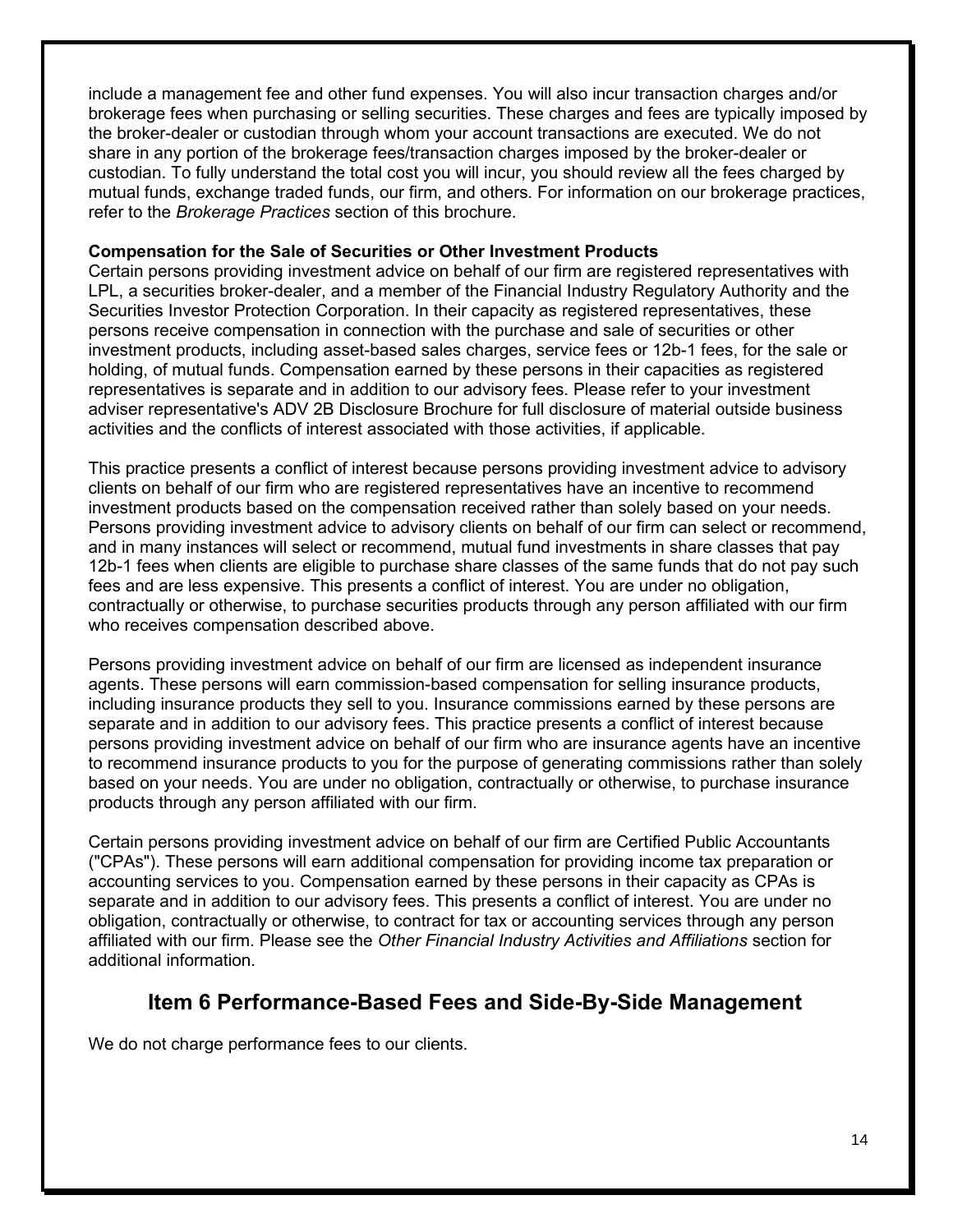## **Item 7 Types of Clients**

We have the following types of clients:

- Individual Households;
- High Net Worth Individuals;
- Trusts, Estates or Charitable Organizations;
- Pension and Profit Sharing Plans;
- Corporations, limited liability companies and/or other business types.

Our requirements for opening and maintaining accounts or otherwise engaging us:

- Certain Legacy Clients will have different minimums and/or fee schedules from what is disclosed in this Brochure;
- Minimum household balance of \$500,000 for our Investment Management services;
- Minimum fee of \$5,000 for stand-alone financial plans;
- We target clients with a minimum portfolio size of \$5,000,000 for our PCG program.
- Generally, these minimums may be waived or reduced at the advisers' discretion;
- Robo-Advisor Programs have an account balance minimum of \$5,000. Schwab's tax-loss harvesting feature has a \$50,000 account balance minimum.
- Clients utilizing Schwab's robo-advisor platform are assessed a \$10 quarterly fee per account.
- TPMMs may have minimums. Please refer to the TPMMs ADV Brochure for information on minimums.

## **Item 8 Methods of Analysis, Investment Strategies and Risk of Loss**

#### **Our Methods of Analysis and Investment Strategies**

Our investment analysis and portfolio construction process seeks to balance the investor's risk tolerance and current resources capacity with their quest for reasonable investment returns.

Our investment strategies and analysis are developed and conducted by our Investment Committee. We utilize quantitative analysis, which may include analysis of management expertise, industry cycles, strength of research and development, as well as, fundamental analysis and research that includes reviewing financial analysts' reports to gain insight on the future performance of a security to guide our investment allocation decisions. We first consider the development of long-term capital market assumptions. We then work with the client to develop strategic asset allocations designed to address risk and reward over a given time period.

Other considerations are used to provide guidance on shorter-term decisions in investment management. These considerations include the timing of rebalancing, investing cash, making distributions, and tactical over or under-weights in the previously developed strategic allocation. These methods include technical analysis (charting current trends and trend reversals), quantitative analysis (reviewing market and economic trends), and global macro analysis of overall economic and political views of various countries.

We consider multiple time horizons, including long, medium, and short term, when determining strategies. Depending on the client's needs, we may employ various risk-management strategies.

We avoid market timing, but may increase cash holdings or tilt allocation slightly when necessary. This is based on the client's risk tolerance and our expectations of market behavior.

The Bridgeworth Model Allocations serve as guidelines. The adviser has discretion to deviate from these asset allocations in order to meet the client's risk and return needs. In most cases, however, the adviser is expected to follow the general asset allocations.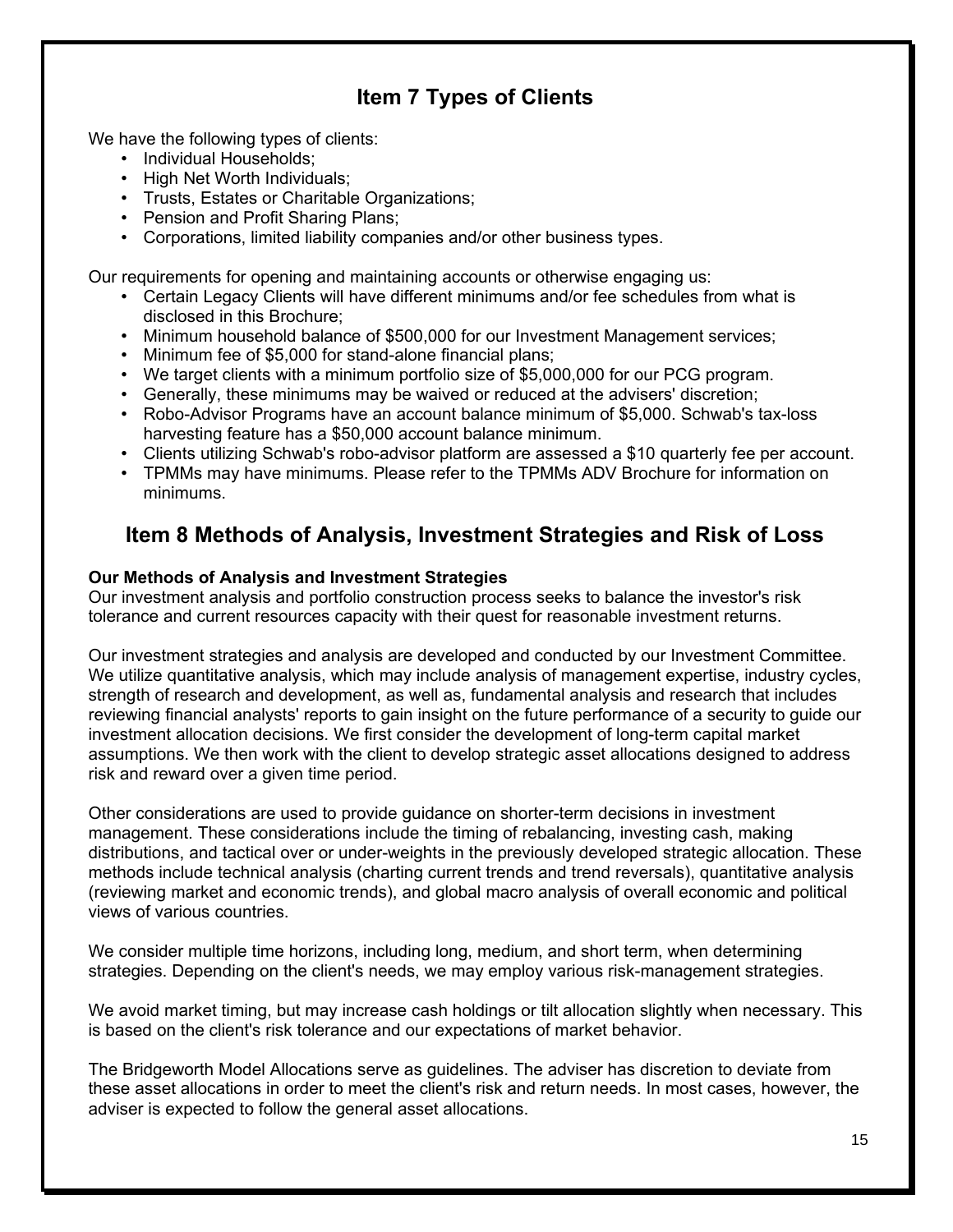If the client's current investment allocations do not conform to the Bridgeworth Model Allocations (for example due to recent transfer to Bridgeworth, client holding preferences, etc.), the client is made aware that the adviser will make changes to the investment allocations over time considering such circumstances as market environment, tax ramifications, dollar cost averaging ramifications, and the client's wishes regarding particular holdings.

Securities-Backed Lines of Credit ("SBLOCs") - A SBLOC is a loan that allows investors to borrow money using securities held in their investment accounts as collateral. An SBLOC requires investors to make monthly interest-only payments, and the loan remains outstanding until it is repaid.

Risk: If the value of the securities declines to an amount where it is no longer sufficient to support the line of credit, investors will receive a "maintenance call", a notification that the investor must post additional collateral or repay the loan within a specified period (typically two or three days). If the investor is unable to add additional collateral to the account or repay the loan with readily available cash, the firm can liquidate the securities to satisfy the maintenance call, which may have potential unintended tax consequences and could have a significant impact on an investor's long-term investment goals.

Margin Transactions or Margin Loans - a securities transaction in which an investor borrows money to purchase a security, in which case the security serves as collateral on the loan. A margin loan can be established on more than one account with the same ownership while maintaining a single margin relationship for regulatory purposes.

Risk: If the value of the shares drops sufficiently, the investor will be required to either deposit more cash into the account or sell a portion of the stock in order to maintain the margin requirements of the account. This is known as a "margin call". An investor's overall risk includes the amount of money invested plus the amount that was loaned to them.

**Please Note:** We generally invest client's cash balances in money market funds, FDIC Insured Certificates of Deposit, high-grade commercial paper and/or government backed debt instruments. Ultimately, we try to achieve the highest return on our client's cash balances through relatively low- risk conservative investments. In most cases, at least a partial cash balance will be maintained in a money market account so that our firm may debit advisory fees related to our Investment Management service, as applicable.

Our investment strategies and advice may vary depending upon each client's specific financial situation. As such, we determine investments and allocations based upon your predefined objectives, risk tolerance, time horizon, financial information, liquidity needs and other various suitability factors. Your restrictions and guidelines may affect the composition of your portfolio. **It is important that you notify us immediately with respect to any material changes to your financial circumstances, including for example, a change in your current or expected income level, tax circumstances, or employment status.**

#### **Tax Considerations**

Our strategies and investments may have unique and significant tax implications. However, unless we specifically agree otherwise, and in writing, tax efficiency is not our primary consideration in the management of your assets. Regardless of your account size or any other factors, we strongly recommend that you consult with a tax professional regarding the investing of your assets.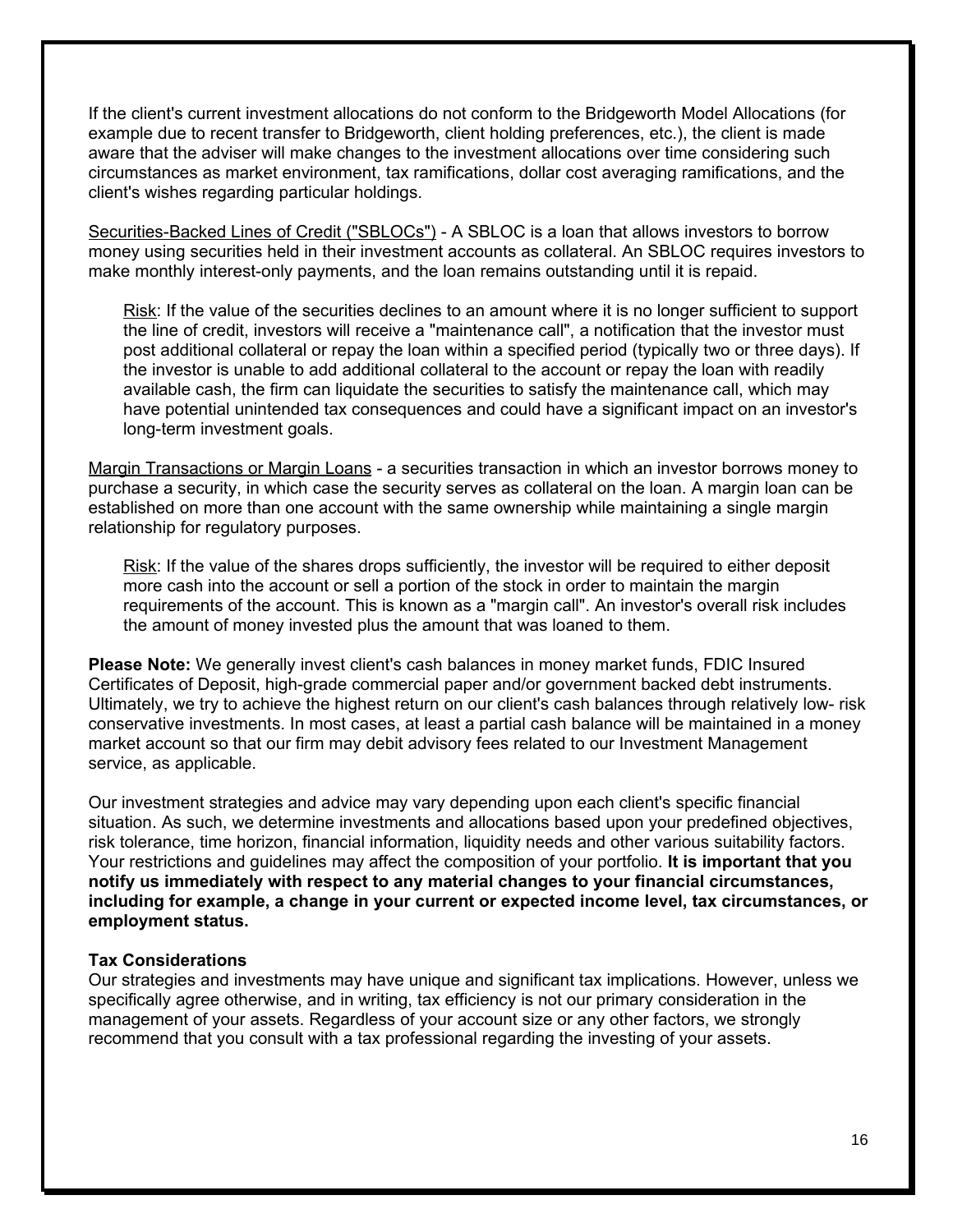Custodians and broker-dealers must report the cost basis of equities acquired in client accounts. Your custodian will default to the First-In First-Out ("FIFO") accounting method for calculating the cost basis of your investments. You are responsible for contacting your tax advisor to determine if this accounting method is the right choice for you. If your tax advisor believes another accounting method is more advantageous, provide written notice to our firm immediately and we will alert your account custodian of your individually selected accounting method. Decisions about cost basis accounting methods will need to be made before trades settle, as the cost basis method cannot be changed after settlement.

#### **Risk of Loss**

Investing in securities involves risk of loss that you should be prepared to bear. We do not represent or guarantee that our services or methods of analysis can or will predict future results, successfully identify market tops or bottoms, or insulate clients from losses due to market corrections or declines. We cannot offer any guarantees or promises that your financial goals and objectives will be met. Past performance is in no way an indication of future performance.

#### **Other Risk Considerations**

When evaluating risk, financial loss may be viewed differently by each client and may depend on many different risks, each of which may affect the probability and magnitude of any potential losses. The following risks may not be all-inclusive, but should be considered carefully by a prospective client before retaining our services.

Liquidity Risk: The risk of being unable to sell your investment at a fair price at a given time due to high volatility or lack of active liquid markets. You may receive a lower price or it may not be possible to sell the investment at all.

Credit Risk: Credit risk typically applies to debt investments such as corporate, municipal, and sovereign fixed income or bonds. A bond issuing entity can experience a credit event that could impair or erase the value of an issuer's securities held by a client.

Inflation and Interest Rate Risk: Security prices and portfolio returns will likely vary in response to changes in inflation and interest rates. Inflation causes the value of future dollars to be worth less and may reduce the purchasing power of a client's future interest payments and principal. Inflation also generally leads to higher interest rates which may cause the value of many types of fixed income investments to decline.

Horizon and Longevity Risk: The risk that your investment horizon is shortened because of an unforeseen event, for example, the loss of your job. This may force you to sell investments that you were expecting to hold for the long term. If you must sell at a time that the markets are down, you may lose money. Longevity risk is the risk of outliving your savings. This risk is particularly relevant for people who are retired, or are nearing retirement.

#### **Recommendation of Particular Types of Securities**

We primarily recommend ETFs, and Mutual Funds. However, we may advise on other types of investments as appropriate for you since each client has different needs and different tolerance for risk. Each type of security has its own unique set of risks associated with it and it would not be possible to list here all of the specific risks of every type of investment. Even within the same type of investment, risks can vary widely. However, in very general terms, the higher the anticipated return of an investment, the higher the risk of loss associated with the investment.

Mutual Funds and Exchange Traded Funds: Mutual funds and exchange traded funds ("ETF") are professionally managed collective investment systems that pool money from many investors and invest in stocks, bonds, short-term money market instruments, other mutual funds, other securities, or any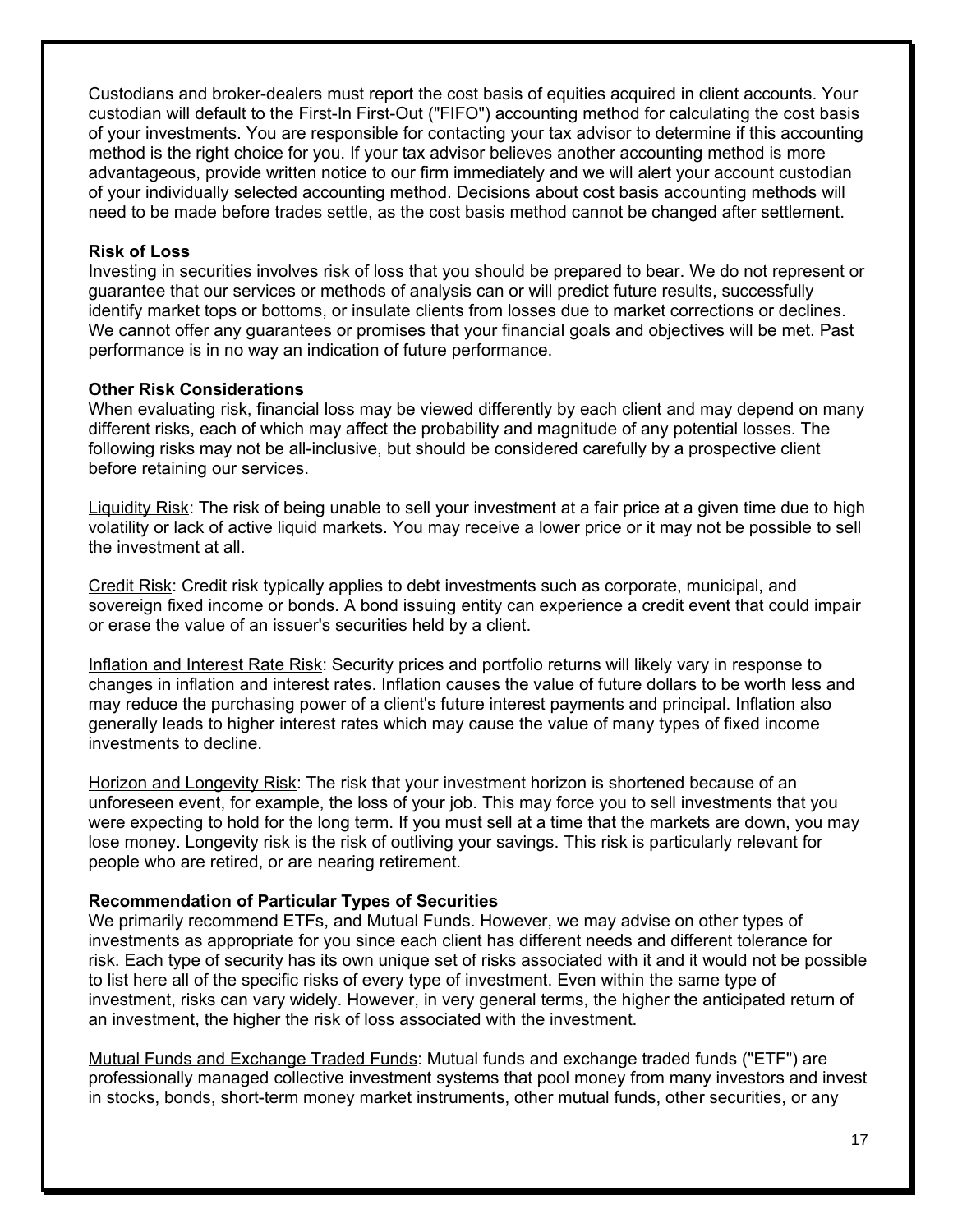combination thereof. The fund will have a manager that trades the fund's investments in accordance with the fund's investment objective. While mutual funds and ETFs generally provide diversification, risks can be significantly increased if the fund is concentrated in a particular sector of the market, primarily invests in small cap or speculative companies, uses leverage (i.e., borrows money) to a significant degree, or concentrates in a particular type of security (i.e., equities) rather than balancing the fund with different types of securities. ETFs differ from mutual funds since they can be bought and sold throughout the day like stock and their price can fluctuate throughout the day. The returns on mutual funds and ETFs can be reduced by the costs to manage the funds. In addition, while some mutual funds are "no load" and charge no fee to buy into, or sell out of, the fund, other types of mutual funds do charge such fees which can also reduce returns. Mutual funds can also be "closed end" or "open end". So-called "open end" mutual funds continue to allow in new investors indefinitely whereas "closed end" funds have a fixed number of shares to sell which can limit their availability to new investors.

ETFs may have tracking error risks. For example, the ETF investment adviser may not be able to cause the ETF's performance to match that of its underlying index or other benchmark, which may negatively affect the ETF's performance. In addition, for leveraged and inverse ETFs that seek to track the performance of their underlying indices or benchmarks on a daily basis, mathematical compounding may prevent the ETF from correlating with performance of its benchmark. In addition, an ETF may not have investment exposure to all of the securities included in its underlying index, or its weighting of investment exposure to such securities may vary from that of the underlying index. Some ETFs may invest in securities or financial instruments that are not included in the underlying index, but which are expected to yield similar performance.

Stocks: There are numerous ways of measuring the risk of equity securities (also known simply as "equities" or "stock"). In very broad terms, the value of a stock depends on the financial health of the company issuing it. However, stock prices can be affected by many other factors including, but not limited to the class of stock (for example, preferred or common); the health of the market sector of the issuing company; and, the overall health of the economy. In general, larger, better established companies ("large cap") tend to be safer than smaller start-up companies ("small cap") are but the mere size of an issuer is not, by itself, an indicator of the safety of the investment.

Bonds: Corporate debt securities (or "bonds") are typically safer investments than equity securities, but their risk can also vary widely based on: the financial health of the issuer; the risk that the issuer might default; when the bond is set to mature; and, whether or not the bond can be "called" prior to maturity. When a bond is called, it may not be possible to replace it with a bond of equal character paying the same rate of return.

Municipal Securities: Municipal securities, while generally thought of as safe, can have significant risks associated with them including, but not limited to: the credit worthiness of the governmental entity that issues the bond; the stability of the revenue stream that is used to pay the interest to the bondholders; when the bond is due to mature; and, whether or not the bond can be "called" prior to maturity. When a bond is called, it may not be possible to replace it with a bond of equal character paying the same amount of interest or yield to maturity.

Money Market Funds: A money market fund is technically a security. The fund managers attempt to keep the share price constant at \$1/share. However, there is no guarantee that the share price will stay at \$1/share. If the share price goes down, you can lose some or all of your principal. The U.S. Securities and Exchange Commission ("SEC") notes that "While investor losses in money market funds have been rare, they are possible." In return for this risk, you should earn a greater return on your cash than you would expect from a Federal Deposit Insurance Corporation ("FDIC") insured savings account (money market funds are not FDIC insured). Next, money market fund rates are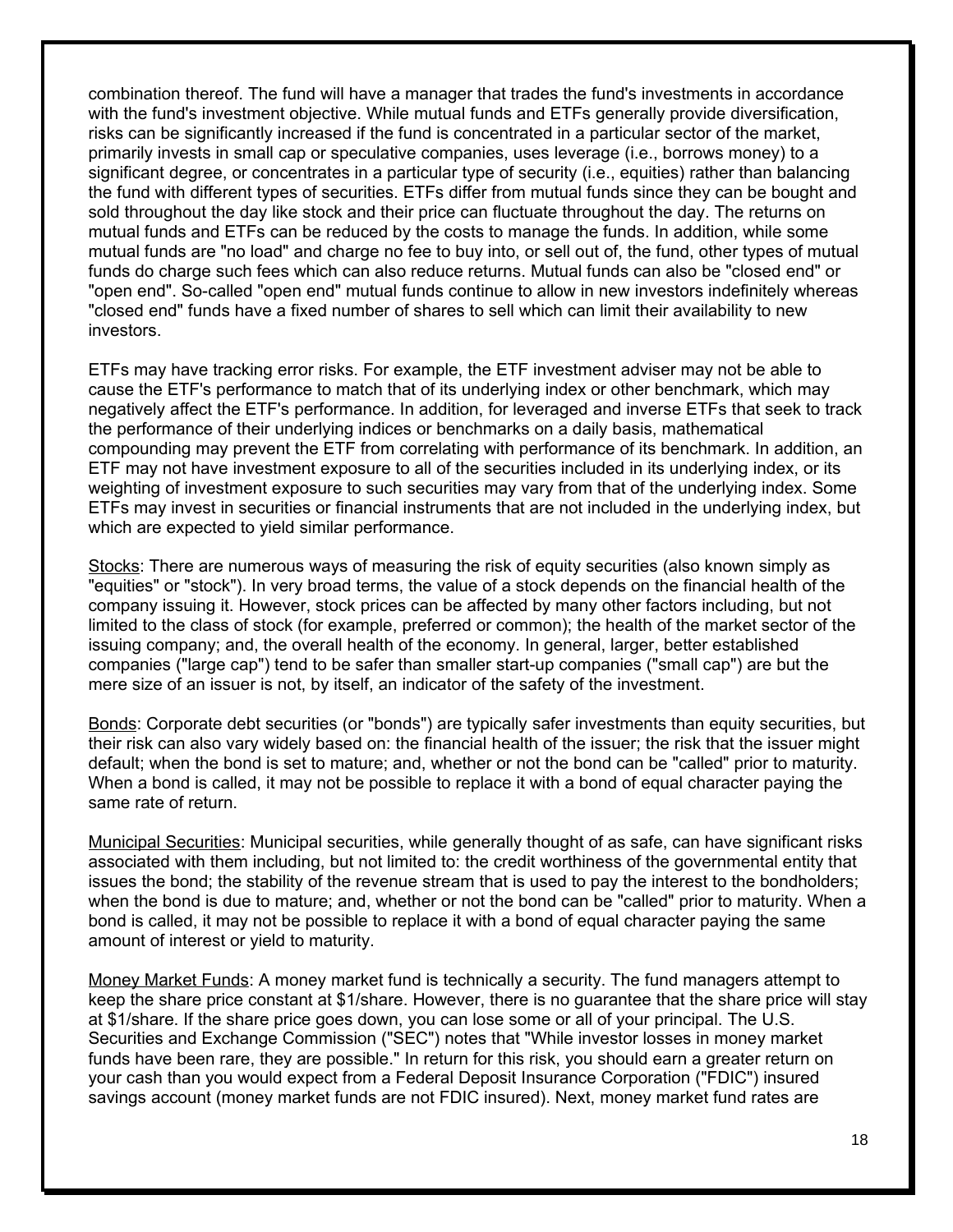variable. In other words, you do not know how much you will earn on your investment next month. The rate could go up or go down. If it goes up, that may result in a positive outcome. However, if it goes down and you earn less than you expected to earn, you may end up needing more cash. A final risk you are taking with money market funds has to do with inflation. Because money market funds are considered to be safer than other investments like stocks, long-term average returns on money market funds tends to be less than long term average returns on riskier investments. Over long periods of time, inflation can eat away at your returns.

## **Item 9 Disciplinary Information**

There are no legal or disciplinary events that are material to a client's or prospective client's evaluation of our advisory business or the integrity of our management.

## **Item 10 Other Financial Industry Activities and Affiliations**

### **Registrations with Broker-Dealer**

Certain persons providing investment advice on behalf of our firm are registered representatives with LPL a securities broker-dealer, and a member of the Financial Industry Regulatory Authority and the Securities Investor Protection Corporation. See the *Fees and Compensation* section in this brochure for more information on the compensation received by registered representatives who are affiliated with our firm.

### **Licensed Insurance Agents**

Some Bridgeworth advisers are also insurance agents. Clients may work with a Bridgeworth adviser in his or her separate capacity as an insurance agent. When acting in his or her separate capacity as an insurance agent, the investment adviser representative may sell, insurance products, for commissions. This receipt of commissions creates an incentive to recommend those products for which the investment adviser representative will receive a commission in his or her separate capacity as an insurance agent. Consequently, the advice rendered to clients could be biased. Clients are under no obligation to purchase insurance or annuity products through a Bridgeworth investment adviser representative.

## **Certified Public Accountants**

Associated persons of our firm are also separately licensed as a certified public accountant. If you require accounting services, we may recommend that you use the services of an accountant that is associated with our firm. Our advisory services are separate and distinct from the compensation paid for accounting services.

### **Recommendation of Other Advisers**

The compensation paid to our firm by third party money managers may vary, and thus, creates a conflict of interest in recommending a manager who shares a larger portion of its advisory fees over another manager. Prior to referring clients to a third party advisors, our firm will ensure that third party advisors are licensed or notice filed with the respective authorities. A potential conflict of interest in utilizing third party advisors may be an incentive to us in selecting a particular advisor over another in the form or fees or services. In order to minimize this conflict our firm will make our recommendations in the best interest of our clients. Refer to the *Advisory Business* section above for additional disclosures on this topic.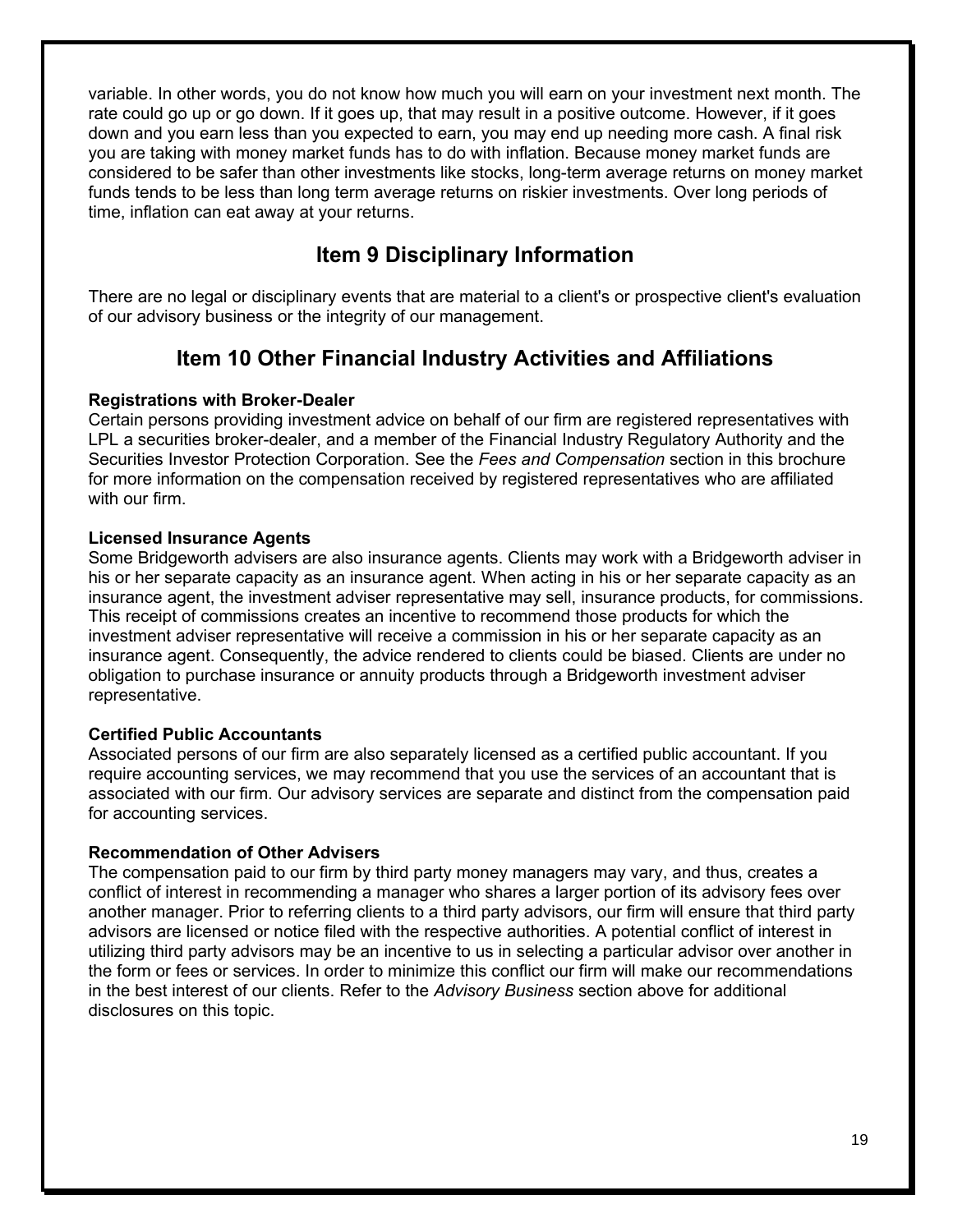## **Item 11 Code of Ethics, Participation or Interest in Client Transactions and Personal Trading**

### **Description of Our Code of Ethics**

We strive to comply with applicable laws and regulations governing our practices. Therefore, our Code of Ethics includes guidelines for professional standards of conduct for persons associated with our firm. Our goal is to protect your interests at all times and to demonstrate our commitment to our fiduciary duties of honesty, good faith, and fair dealing with you. All persons associated with our firm are expected to adhere strictly to these guidelines. Persons associated with our firm are also required to report any violations of our Code of Ethics. Additionally, we maintain and enforce written policies reasonably designed to prevent the misuse or dissemination of material, non-public information about you or your account holdings by persons associated with our firm.

Clients or prospective clients may obtain a copy of our Code of Ethics by contacting our Chief Compliance Officer at 205-208-8700.

### **Participation or Interest in Client Transactions**

Neither our firm nor any persons associated with our firm has any material financial interest in client transactions beyond the provision of investment advisory services as disclosed in this brochure.

### **Personal Trading Practices**

Our firm or persons associated with our firm may buy or sell the same securities that we recommend to you or securities in which you are already invested. A conflict of interest exists in such cases because we have the ability to trade ahead of you and potentially receive more favorable prices than you will receive. To mitigate this conflict of interest, it is our policy that neither our firm nor persons associated with our firm shall have priority over your account in the purchase or sale of securities. Further, our related persons will refrain from buying or selling the same securities prior to buying or selling for our clients on the same day. Those products, such as open-end mutual funds, whose purchase or redemption price is a fixed net value price per share as of end of date of purchase or redemption are not subject to this restriction.

## **Aggregated Trading**

Our firm or persons associated with our firm may buy or sell securities for you at the same time we or persons associated with our firm buy or sell such securities for our own account. We may also combine our orders to purchase securities with your orders to purchase securities ("aggregated trading"). Refer to the *Brokerage Practices* section in this brochure for information on our block trading practices. We use block trades when possible and act in the client's best interest to mitigate the conflict of front running.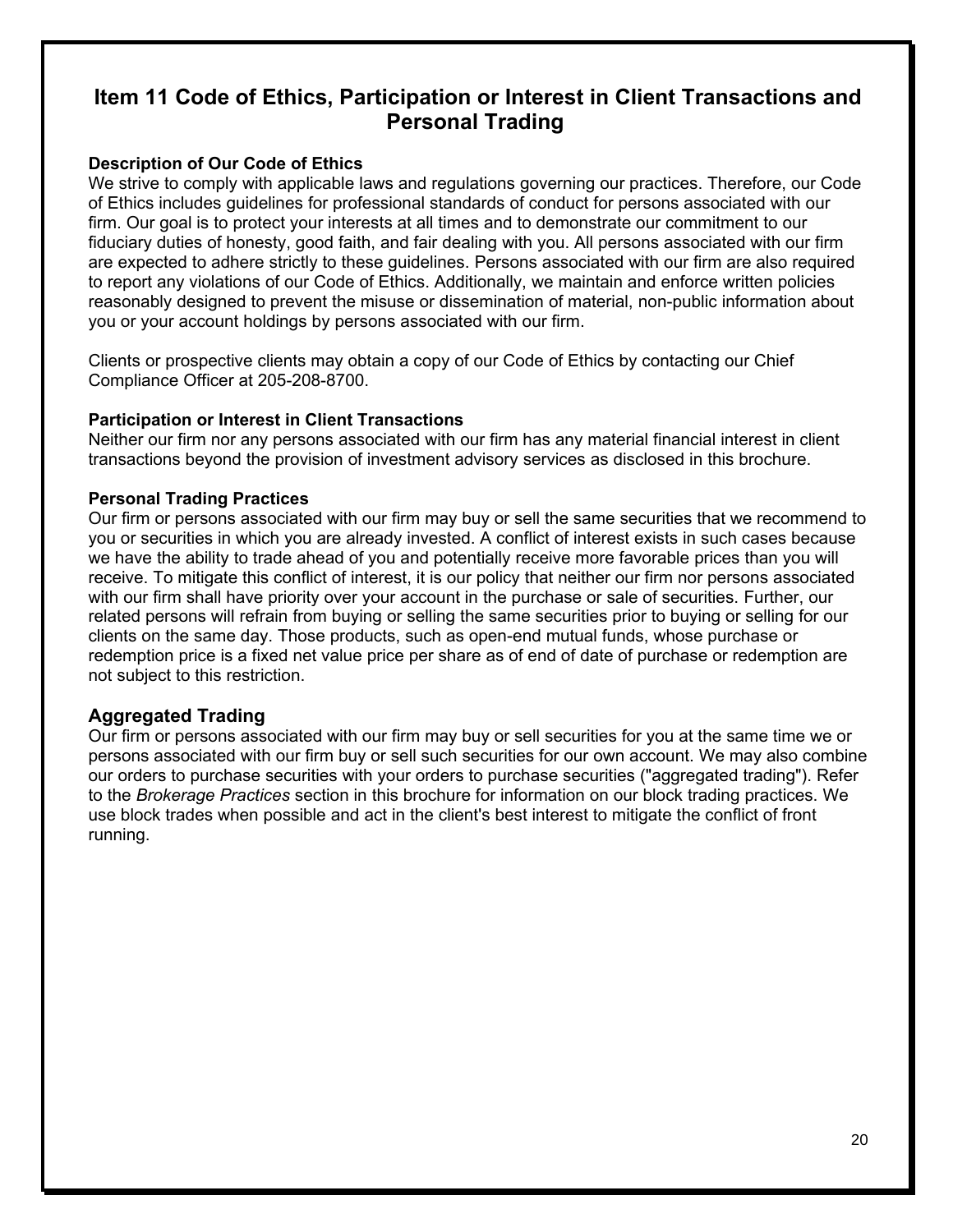## **Item 12 Brokerage Practices**

Bridgeworth requests that our clients establish accounts with LPL, Charles Schwab & Co., Inc. ("Schwab") and/or National Advisors Trust Company (whether one or more "Custodian"). Client assets must be maintained in accounts at a "qualified custodian", which is generally a broker-dealer, a bank or certain trust companies. LPL and Schwab are members of FINRA/SIPC and are SEC-registered broker-dealers. National Advisors Trust Company is chartered and regulated by the Office of the Comptroller of the Currency, a bureau of the U.S. Treasury Department. Bridgeworth may be limited in the broker-dealer or custodians that we are allowed to use due to Bridgeworth's associated persons' relationship with LPL and its duty to supervise their actions. In recognition of the value of the services the Custodian provides, you may pay higher commissions and/or trading costs than those that may be available elsewhere. Our selection of custodian is based on many factors, including the level of services provided, the custodian's financial stability, and the cost of services provided by the custodian to our clients, which includes the yield on cash sweep choices, commissions, custody fees and other fees or expenses.

Bridgeworth is independently owned and operated and not affiliated with our recommended Custodians. We seek to recommend a custodian/broker that will hold your assets and execute transactions on terms that are, overall, the most favorable compared to other available providers and their services. We consider various factors, including:

- Capability to buy and sell securities for your account itself or to facilitate such services.
- The likelihood that your trades will be executed.
- Availability of investment research and tools.
- Overall quality of services.
- Competitiveness of price.
- Reputation, financial strength, and stability.
- Existing relationship with our firm and our other clients.

#### **Research and Other Soft Dollar Benefits**

We do not have any formal soft dollar arrangements.

#### **Economic Benefits**

As a registered investment adviser, we have access to the institutional platform of your account custodian. As such, we will also have access to research products and services from your account custodian and/or other brokerage firm. These products may include financial publications, information about particular companies and industries, research software, and other products or services that provide lawful and appropriate assistance to our firm in the performance of our investment decisionmaking responsibilities. Such research products and services are provided to all investment advisers that utilize the institutional services platforms of these firms, and are not considered to be paid for with soft dollars. However, you should be aware that the commissions charged by a particular broker for a particular transaction or set of transactions may be greater than the amounts another broker who did not provide research services or products might charge.

### **The custodian and brokers we use**

We do not maintain custody of your assets that we manage, although we may be deemed to have custody of your assets if you give us authority to withdraw assets from your account (see Item 15— Custody, below). Your assets must be maintained in an account at a "qualified custodian," generally a broker-dealer or bank. We routinely request that our clients use Charles Schwab & Co., Inc. (Schwab), a registered broker-dealer, member SIPC, as the qualified custodian.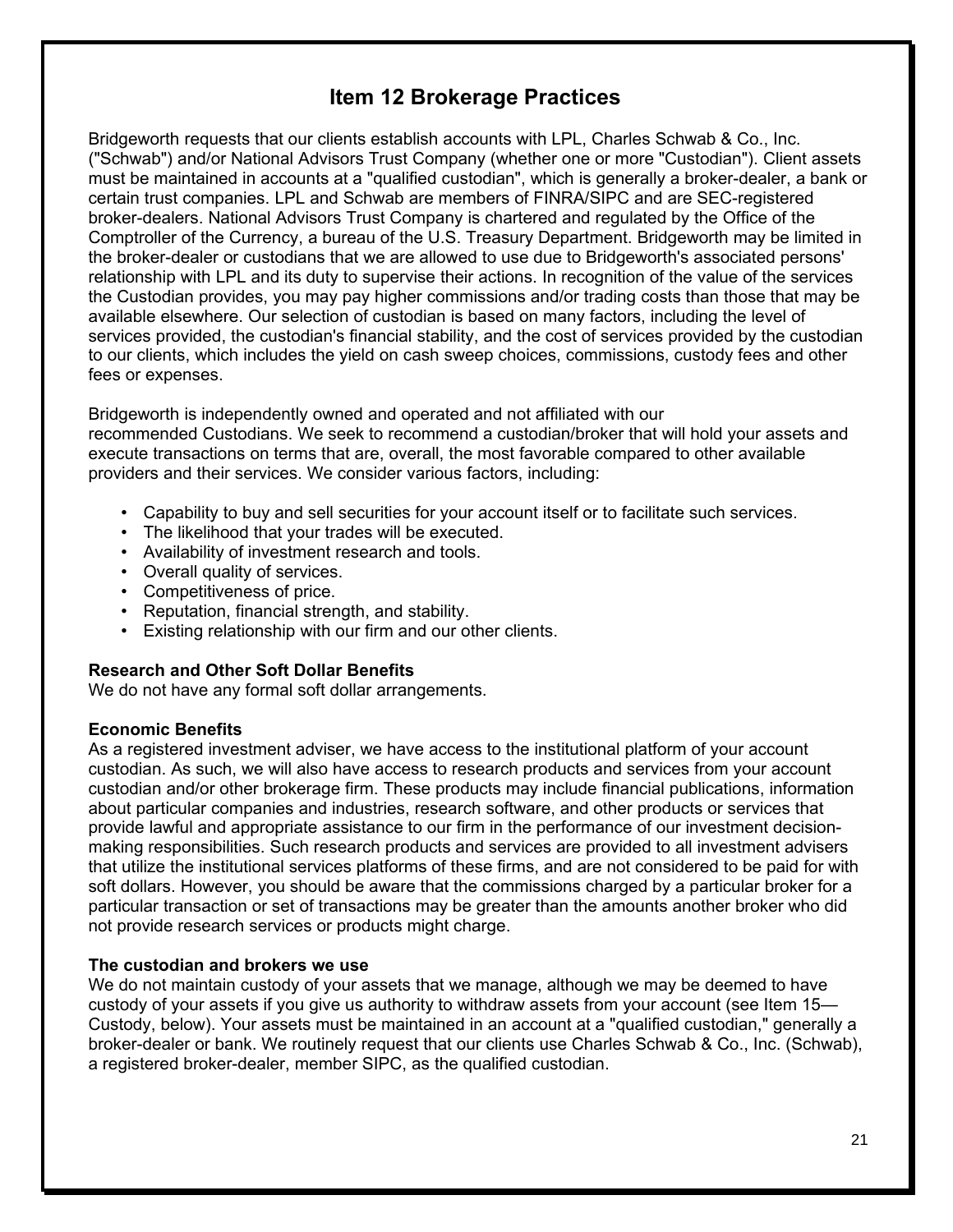We are independently owned and operated and are not affiliated with Schwab. Schwab will hold your assets in a brokerage account and buy and sell securities when we instruct them to. While we request that you use Schwab as custodian/broker, you will decide whether to do so and will open your account with Schwab by entering into an account agreement directly with them. Conflicts of interest associated with this arrangement are described below as well as in Item 14 (Client referrals and other compensation). You should consider these conflicts of interest when selecting your custodian.

We do not open the account for you, although we may assist you in doing so. Not all advisors require their clients to use a particular broker-dealer or other custodian selected by the advisor. Even though your account is maintained at Schwab, and we anticipate that most trades will be executed through Schwab, we can still use other brokers to execute trades for your account as described below (see "Your brokerage and custody costs").

### **How we select brokers/custodians**

We seek to use Schwab, a custodian/broker that will hold your assets and execute transactions. When considering whether the terms that Schwab provides are, overall, most advantageous to you when compared with other available providers and their services, we take into account a wide range of factors, including:

- Combination of transaction execution services and asset custody services (generally without a separate fee for custody)
- Capability to execute, clear, and settle trades (buy and sell securities for your account)
- Capability to facilitate transfers and payments to and from accounts (wire transfers, check requests, bill payment, etc.)
- Breadth of available investment products (stocks, bonds, mutual funds, exchange-traded funds, etc.)
- Availability of investment research and tools that assist us in making investment decisions
- Quality of services
- Competitiveness of the price of those services (commission rates, margin interest rates, other fees, etc.) and willingness to negotiate the prices
- Reputation, financial strength, security and stability
- Prior service to us and our clients
- Services delivered or paid for by Schwab
- Availability of other products and services that benefit us, as discussed below (see "Products and services available to us from Schwab")

### **Your brokerage ad custody costs**

For our clients' accounts that Schwab maintains, Schwab generally does not charge you separately for custody services but is compensated by charging you commissions or other fees on trades that it executes or that settle into your Schwab account. Certain trades (for example, many mutual funds and ETFs) may not incur Schwab commissions or transaction fees. Schwab is also compensated by earning interest on the uninvested cash in your account in Schwab's Cash Features Program. In addition to commissions, Schwab charges you a flat dollar amount as a "prime broker" or "trade away" fee for each trade that we have executed by a different broker-dealer but where the securities bought or the funds from the securities sold are deposited (settled) into your Schwab account. These fees are in addition to the commissions or other compensation you pay the executing broker-dealer. Because of this, in order to minimize your trading costs, we have Schwab execute most trades for your account.

We are not required to select the broker or dealer that charges the lowest transaction cost, even if that broker provides execution quality comparable to other brokers or dealers.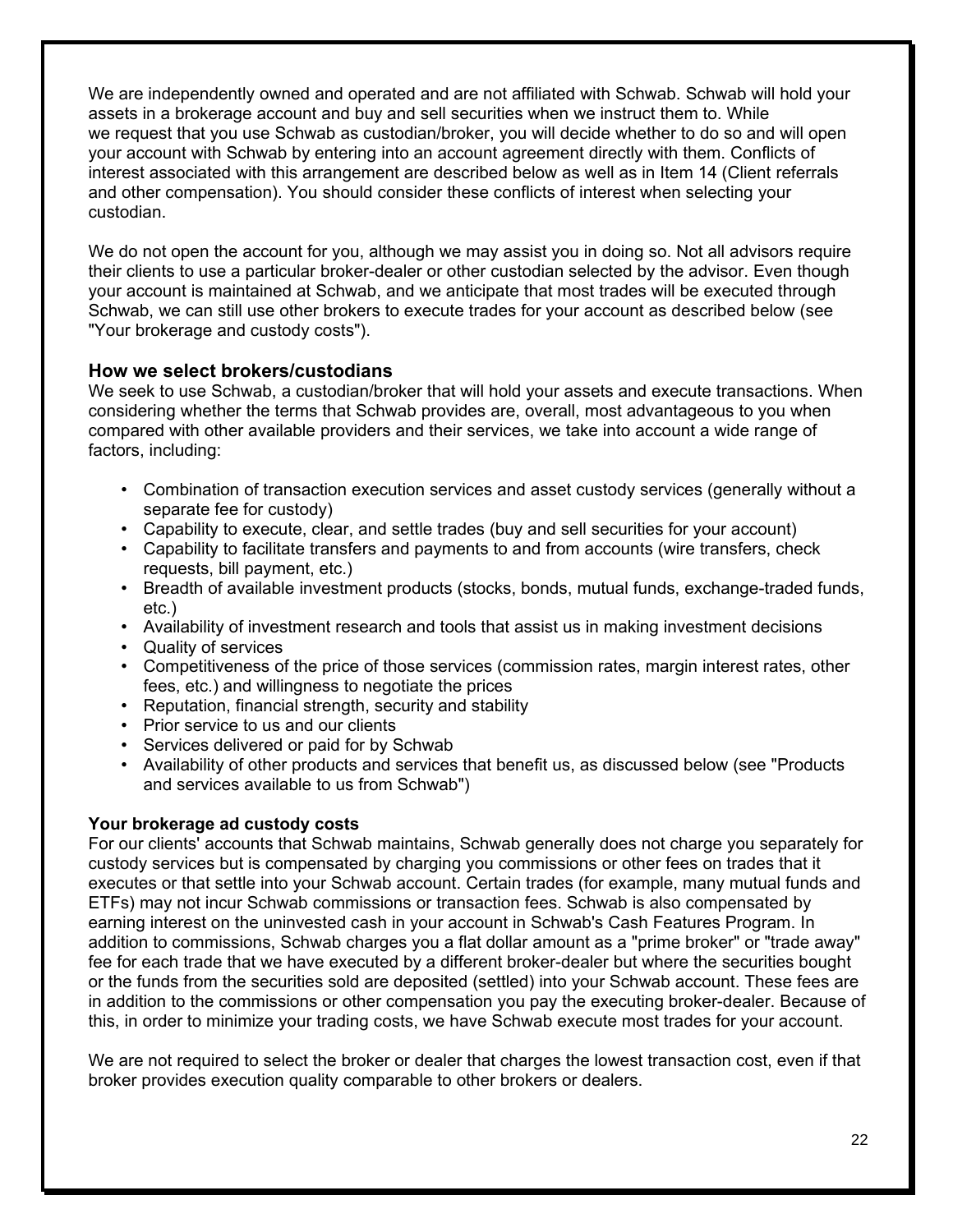Although we are not required to execute all trades through Schwab, we have determined that having Schwab execute most trades is consistent with our duty to seek "best execution" of your trades. Best execution means the most favorable terms for a transaction based on all relevant factors, including those listed above (see "How we select brokers/custodians"). By using another broker or dealer, you may pay lower transaction costs.

#### **Products and services available to us from Schwab**

Schwab Advisor Services™ is Schwab's business serving independent investment advisory firms like us. They provide us and our clients with access to their institutional brokerage services (trading, custody, reporting, and related services), many of which are not typically available to Schwab retail customers. However, certain retail investors may be able to get institutional brokerage services from Schwab without going through us.

Schwab also makes available various support services. Some of those services help us manage or administer our clients' accounts, while others help us manage and grow our business. Schwab's support services are generally available on an unsolicited basis (we don't have to request them) and at no charge to us. Following is a more detailed description of Schwab's support services:

**Services that benefit you**. Schwab's institutional brokerage services include access to a broad range of investment products, execution of securities transactions, and custody of client assets.

The investment products available through Schwab include some to which we might not otherwise have access or that would require a significantly higher minimum initial investment by our clients. Schwab's services described in this paragraph generally benefit you and your account.

**Services that do not directly benefit you**. Schwab also makes available to us other products and services that benefit us but do not directly benefit you or your account. These products and services assist us in managing and administering our clients' accounts and operating our firm. They include investment research, both Schwab's own and that of third parties. We use this research to service all or a substantial number of our clients' accounts, including accounts not maintained at Schwab. In addition to investment research, Schwab also makes available software and other technology that:

- Provide access to client account data (such as duplicate trade confirmations and account statements)
- Facilitate trade execution and allocate aggregated trade orders for multiple client accounts
- Provide pricing and other market data
- Facilitate payment of our fees from our clients' accounts
- Assist with back-office functions, recordkeeping, and client reporting

Services that generally benefit only us. Schwab also offers other services intended to help us manage and further develop our business enterprise. These services include:

- Educational conferences and events
- Consulting on technology and business needs
- Consulting on legal and related compliance needs
- Publications and conferences on practice management and business succession
- Access to employee benefits providers, human capital consultants, and insurance providers
- Marketing consulting and support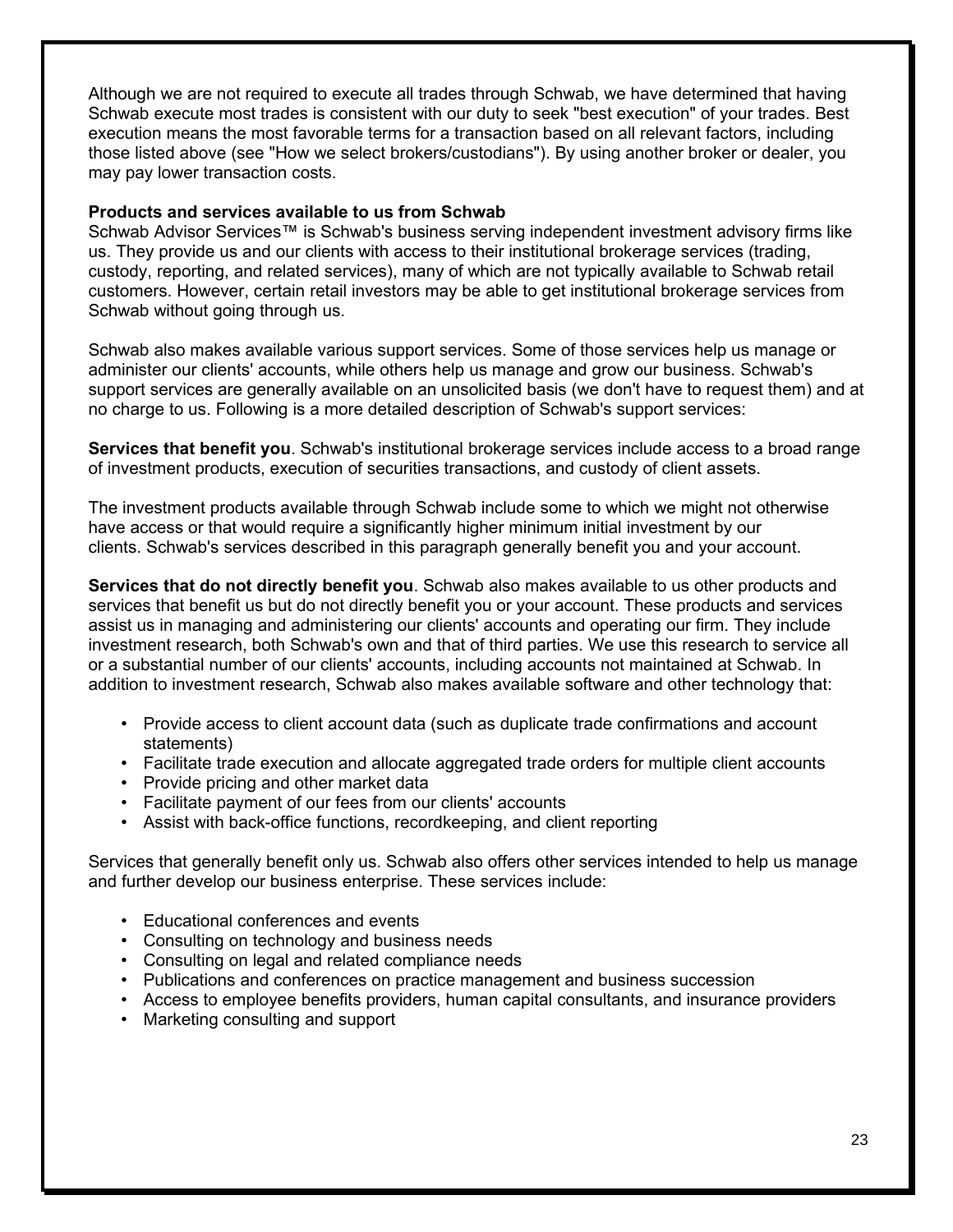Schwab provides some of these services itself. In other cases, it will arrange for third-party vendors to provide the services to us. Schwab also discounts or waives its fees for some of these services or pays all or a part of a third party's fees. Schwab also provides us with other benefits, such as occasional business entertainment of our personnel. If you did not maintain your account with Schwab, we would be required to pay for these services from our own resources.

We have a fiduciary duty to our clients. Therefore, we are obligated to act in the best interest of our clients. We address material conflicts by disclosing them to you as outlined above.

#### **Our Interest in Schwab's Services**

The availability of these services from Schwab benefits us because we do not have to produce or purchase them. We do not have to pay for Schwab's services. These services are not contingent upon us committing any specific amount of business to Schwab in trading commissions or assets in custody. The fact that we receive these benefits from Schwab is an incentive for us to request the use of Schwab rather than making such a decision based exclusively on your interest in receiving the best value in custody services and the most favorable execution of your transactions. This is a conflict of interest. We believe, however, that taken in the aggregate, our selection of Schwab as custodian and broker is in the best interests of our clients. Our selection is primarily supported by the scope, quality, and price of Schwab's services (see "How we select brokers/ custodians") and not Schwab's services that benefit only us.

#### **Brokerage for Client Referrals**

We do not receive client referrals from broker-dealers in exchange for cash or other compensation, such as brokerage services or research.

#### **Directed Brokerage**

We do not have discretionary authority in making the determination of the brokers with whom orders for the purchase or sale of securities are placed for execution, and the commission rates at which such securities transactions are effected. We routinely require that you direct our firm to execute transactions through LPL, Schwab and NATC. As such, we may be unable to achieve the most favorable execution of your transactions and you may pay higher brokerage commissions than you might otherwise pay through another broker-dealer that offers the same types of services. Not all advisers require their clients to direct brokerage.

#### **Order Aggregation**

Transactions for each client account generally will be effected independently, unless we decide to purchase or sell the same securities for several clients at approximately the same time. The aggregation or blocking of client transactions potentially allows us to execute transactions in a more timely, equitable, and efficient manner, and seeks to reduce overall transaction costs to clients. Bridgeworth will aggregate client transactions where possible and when advantageous to clients. In these instances, clients participating in any aggregated transactions will receive an average share price and transaction costs will be shared equally and on a pro-rata basis. To the extent that we determine to aggregate client orders we shall do so in accordance with the parameters set forth in SEC No-Action Letter, SMC Capital, Inc. We shall not receive any additional compensation or remuneration as a result of the aggregation.

We do not aggregate trade for non-discretionary accounts. Accordingly, non-discretionary accounts may pay different costs than discretionary accounts pay. If you enter into non-discretionary arrangements with our firm, we may not be able to buy and sell the same quantities of securities for you and you may pay higher commissions, fees, and/or transaction costs than clients who enter into discretionary arrangements with our firm.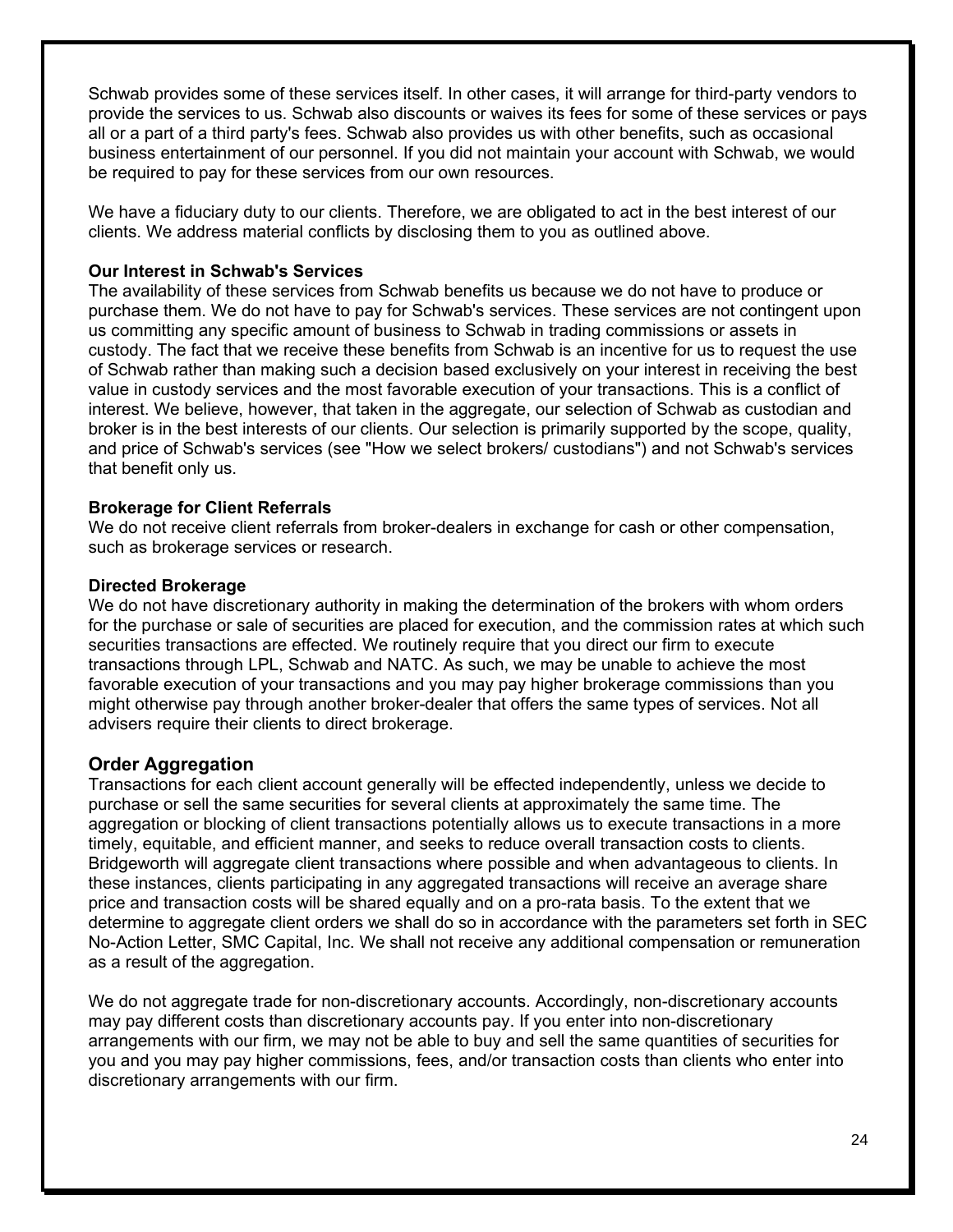### **Mutual Fund Share Classes**

Mutual funds are sold with different share classes, which carry different cost structures. Each available share class is described in the mutual fund's prospectus. When we purchase, or recommend the purchase of, mutual funds for a client, we select the share class that is deemed to be in the client's best interest, taking into consideration cost, tax implications, and other factors. When the fund is available for purchase at net asset value, we will purchase, or recommend the purchase of, the fund at net asset value. We also review the mutual funds held in accounts that come under our management to determine whether a more beneficial share class is available, considering cost, tax implications, and the impact of contingent deferred sales charges.

## **Item 13 Review of Accounts**

Each adviser who manages your account(s) performs account reviews in preparation to the annual meeting or conference call we schedule with you. Advisers conduct an additional review of client accounts each year. The nature of these reviews is to learn whether clients' accounts are in line with their investment objectives, appropriately positioned based on market conditions and investment policies, if applicable. On a monthly basis, our Investment Committee reviews and recommends positions for which advisers may place in client accounts.

We will not provide you with regular written reports. You will receive trade confirmations and monthly or quarterly statements from your account custodian(s).

We contact planning and consulting clients upon request, to discuss updates to their plans, changes in their circumstances, etc. These clients do not receive written or verbal updates regarding their plans or reports unless they choose to contract with us for ongoing consulting services or re-engage our firm under a new service agreement. If you implement financial planning advice, you will receive trade confirmations and monthly or quarterly statements from relevant custodians.

We may review client accounts more frequently than described above. Among the factors which may trigger an off-cycle review are major market or economic events, the client's life events, requests by the client, etc. Reports may be provided for accounts held away at various brokers from our recommended custodians.

## **Item 14 Client Referrals and Other Compensation**

## **Charles Schwab & Co., Inc - Institutional**

We receive an economic benefit from Schwab in the form of the support products and services it makes available to us and other independent investment advisors whose clients maintain their accounts at Schwab. You do not pay more for assets maintained at Schwab as a result of these arrangements. However, we benefit from the referral arrangement because the cost of these services would otherwise be borne directly by us. You should consider these conflicts of interest when selecting a custodian. The products and services, how they benefit us, and the related conflicts of interest are described above (see *Item 12 - Brokerage Practices*).

### **Other Compensation**

As disclosed under the *Fees and Compensation* section in this brochure, persons providing investment advice on behalf of our firm are licensed insurance agents, and certain persons are also Certified Public Accountants, or are registered representatives with LPL, a securities broker-dealer, and a member of the Financial Industry Regulatory Authority and the Securities Investor Protection Corporation. For information on the conflicts of interest this presents, and how we address these conflicts, refer to the *Fees and Compensation* section.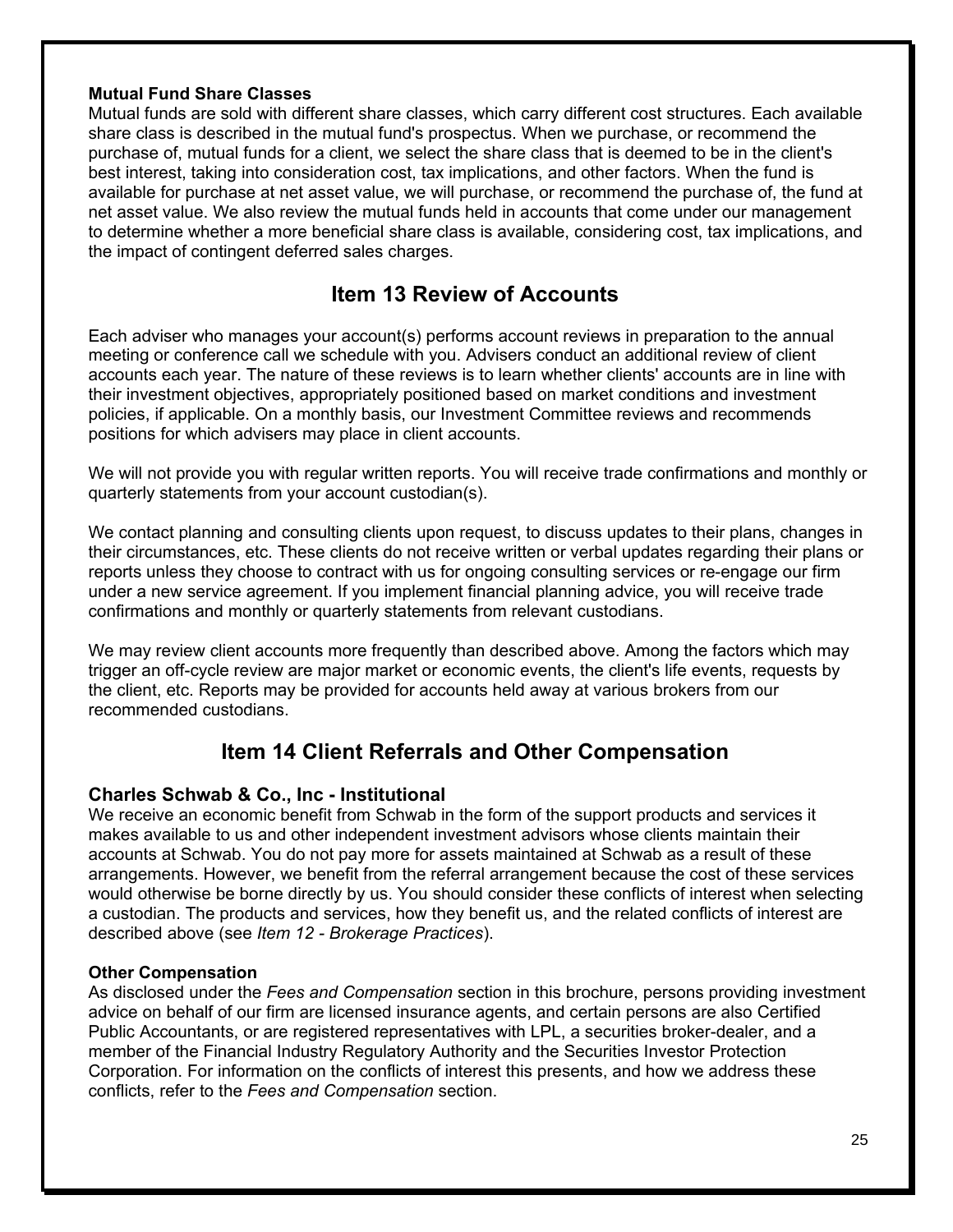The adviser, Bridgeworth and Bridgeworth employees may receive additional non-cash compensation from advisory product sponsors. Such compensation may not be tied to the sales of any product. Compensation may include such items as gifts valued at less than \$100 annually, an occasional dinner or ticket to a sporting event, or reimbursement in connection with educational meetings or marketing or advertising initiatives. Advisory product sponsors may also pay for education or training events that may be attended by Bridgeworth employees and advisers.

We have entered into contractual arrangements with employees of our firm, under which the individual receives compensation from us for the establishment of new client relationships. Employees who refer clients to us must comply with the requirements of the jurisdictions where they operate. The employee will receive a one-time bonus of 15% of the first year projected revenue for a new client relationship. This is calculated by multiplying the applicable annual advisory fee by the assets under management. The projected advisory fee is then multiplied by 15% resulting in the one-time bonus amount. You will not be charged additional fees based on this compensation arrangement. Incentive based compensation is contingent upon you entering into an advisory agreement with us. Therefore, the individual has a financial incentive to recommend us to you for advisory services. This creates a conflict of interest; however, you are not obligated to retain us for advisory services. Comparable services and/or lower fees may be available through other firms.

Refer to the *Brokerage Practices* section above for disclosures on research and other benefits we may receive resulting from our relationship with your account custodian.

## **Item 15 Custody**

Your independent custodian will directly debit your account(s) for the payment of our advisory fees. This ability to deduct our advisory fees from your accounts causes our firm to exercise limited custody over your funds or securities. We do not have physical custody of any of your funds and/or securities. Your funds and securities will be held with a bank, broker-dealer, or other qualified custodian. You will receive account statements from the qualified custodian(s) holding your funds and securities at least quarterly. The account statements from your custodian(s) will indicate the amount of our advisory fees deducted from your account(s) each billing period. You should carefully review account statements for accuracy.

## **Standing Letters of Authorization ("SLOAs")**

The SEC issued a no-action letter ("Letter") with respect to the Rule 206(4)-2 ("Custody Rule") under the Investment Advisers Act of 1940 ("Advisers Act"). The Letter provided guidance on the Custody Rule as well as clarified that an adviser who has the power to disburse client funds to a third party under a standing letter of instruction ("SLOA") is deemed to have custody.

However, we do not have to obtain a surprise annual audit, as we otherwise would be required to by reason of having custody, as long as we meet the following criteria:

- 1. You provide a written, signed instruction to the qualified custodian that includes the third party's name and address or account number at a custodian;
- 2. You authorize us in writing to direct transfers to the third party either on a specified schedule or from time to time;
- 3. Your qualified custodian verifies your authorization (e.g., signature review) and provides a transfer of funds notice to you promptly after each transfer;
- 4. You can terminate or change the instruction;
- 5. We have no authority or ability to designate or change the identity of the third party, the address, or any other information about the third party;
- 6. We maintain records showing that the third party is not a related party to us nor located at the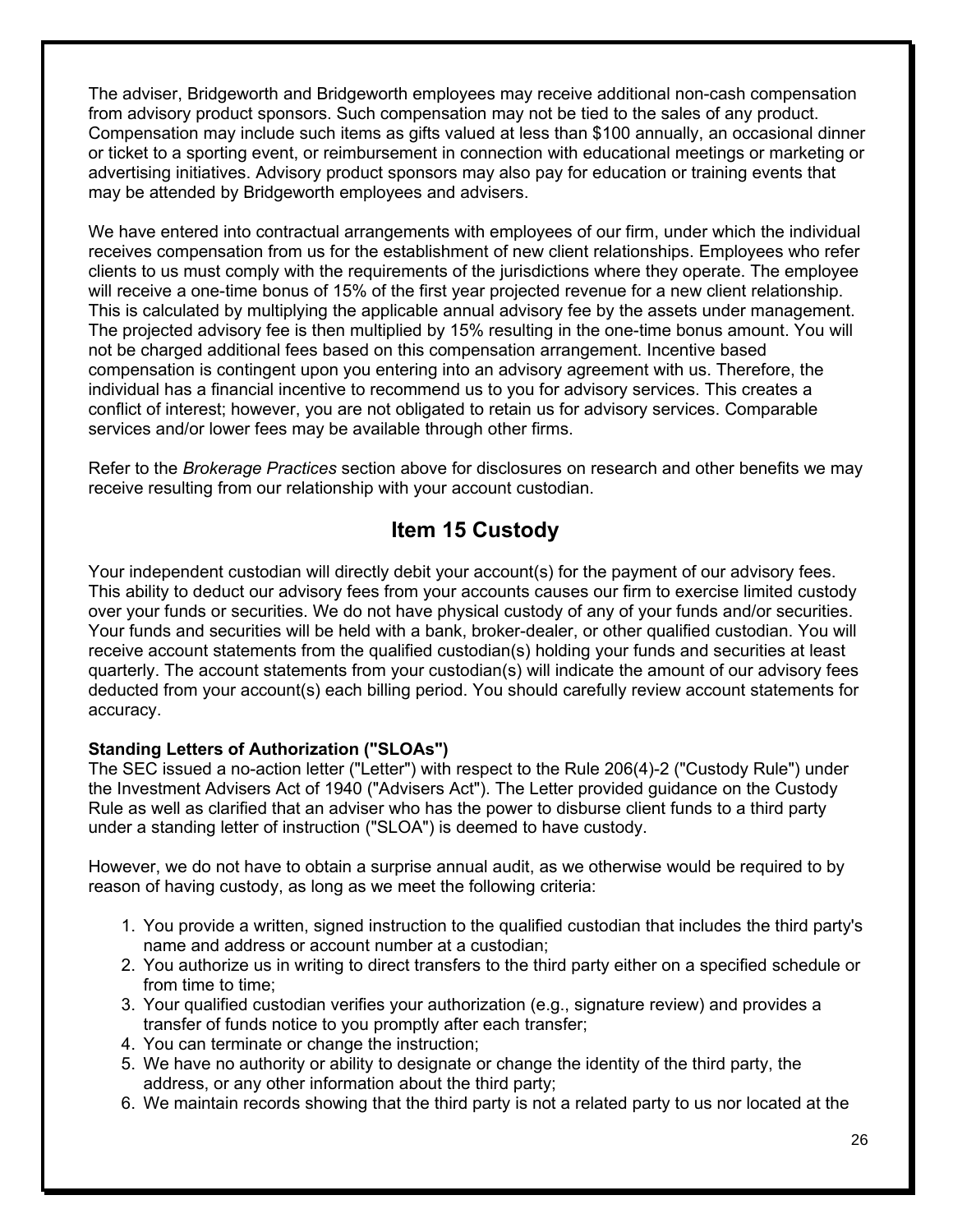same address as us; and

7. Your qualified custodian sends you, in writing, an initial notice confirming the instruction and an annual notice reconfirming the instruction.

We hereby confirm that we meet the above criteria.

## **Item 16 Investment Discretion**

Before we can buy or sell securities on your behalf, you must first sign our discretionary management agreement and the appropriate trading authorization forms.

If you enter into non-discretionary arrangements with our firm, we will obtain your approval prior to the execution of any transactions for your account(s). You have an unrestricted right to decline to implement any advice provided by our firm on a non-discretionary basis.

## **Item 17 Voting Client Securities**

We will not vote proxies on behalf of your advisory accounts. At your request, we may offer you advice regarding corporate actions and the exercise of your proxy voting rights. If you own shares of applicable securities, you are responsible for exercising your right to vote as a shareholder.

## **Item 18 Financial Information**

Our firm does not have any financial condition or impairment that would prevent us from meeting our contractual commitments to you. We have not filed a bankruptcy petition at any time in the past ten years.

## **Item 19 Requirements for State-Registered Advisers**

We are a federally registered investment adviser; therefore, we are not required to respond to this item.

## **Item 20 Additional Information**

## **Trade Errors**

In the event a trading error occurs in your account, our policy is to restore your account to the position it should have been in had the trading error not occurred. Depending on the circumstances, corrective actions may include canceling the trade, adjusting an allocation, and/or reimbursing the account.

## **Class Action Lawsuits**

We do not determine if securities held by you are the subject of a class action lawsuit or whether you are eligible to participate in class action settlements or litigation nor do we initiate or participate in litigation to recover damages on your behalf for injuries as a result of actions, misconduct, or negligence by issuers of securities held by you.

## **IRA Rollover Considerations**

As part of our investment advisory services to you, we may recommend that you withdraw the assets from your employer's retirement plan and roll the assets over to an individual retirement account ("IRA") that we will manage on your behalf. If you elect to roll the assets to an IRA that is subject to our management, we will charge you an asset based fee as set forth in the agreement you executed with our firm. This practice presents a conflict of interest because persons providing investment advice on